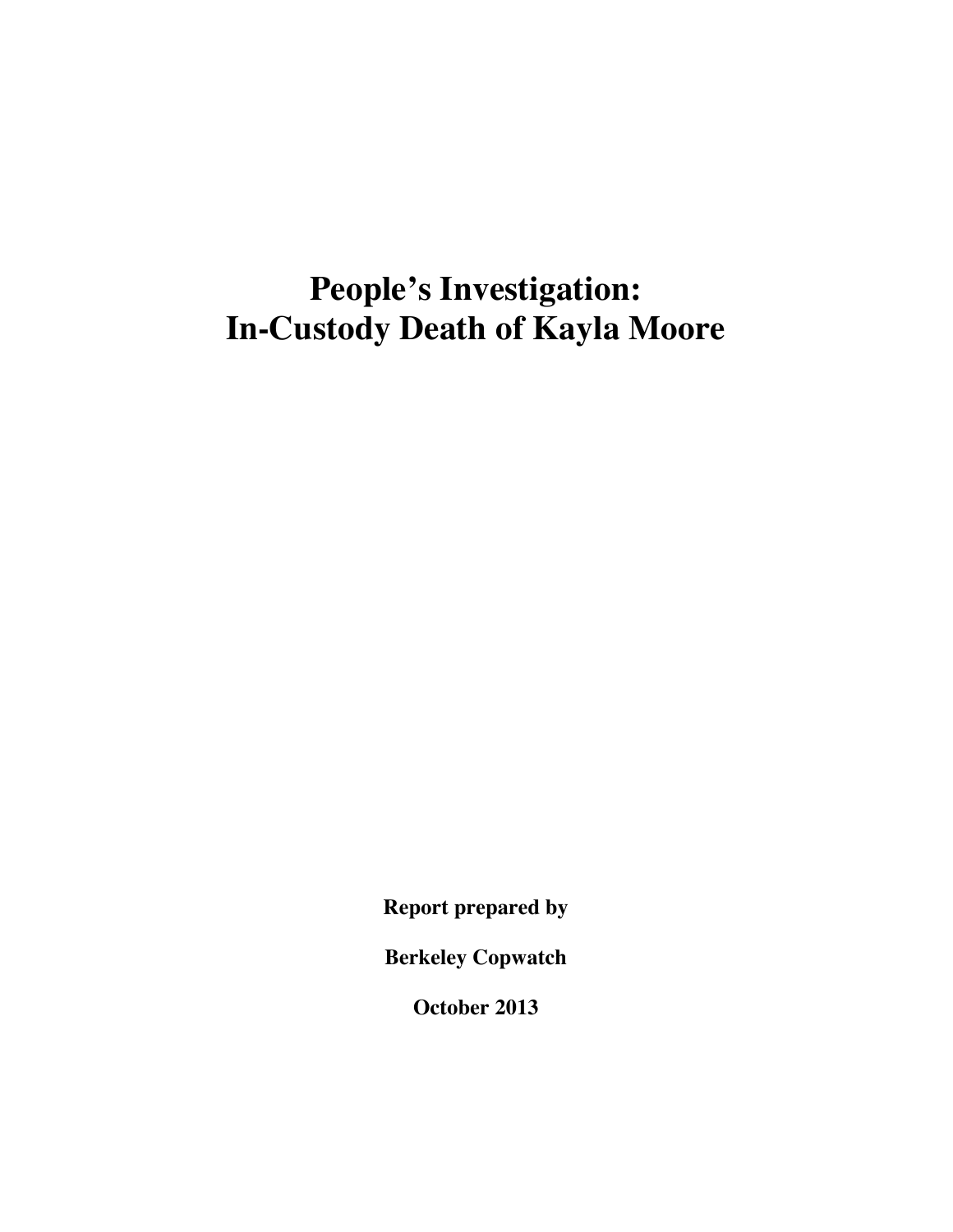# **People's Investigation: In-Custody Death of Kayla Moore**

# Table of Contents

| III. Summary of officer contact with Kayla Moore on February 13th, 201310 |  |  |                                                                                                                                                                                                                                                                                                                                                                                                                                                                                                                                                                            |
|---------------------------------------------------------------------------|--|--|----------------------------------------------------------------------------------------------------------------------------------------------------------------------------------------------------------------------------------------------------------------------------------------------------------------------------------------------------------------------------------------------------------------------------------------------------------------------------------------------------------------------------------------------------------------------------|
|                                                                           |  |  | 1. Procedure/Policy Issues<br>A. Police conducted an inappropriate background check.<br>B. There was an unnecessary escalation of the situation.<br>C. Officers demonstrated an inability to interpret verbal cues and to an<br>inability to remember these.<br>D. Officers failed to disengage.<br>E. Officers failed to make use of caregiver present to de-escalate.<br>F. There was inadequate response from officers as first responders.<br>G. There was an unnecessary call for a spit hood.<br>H. Officers demonstrated insensitivty towards a transgender person. |
|                                                                           |  |  | 2. Officer Misconduct Issues<br>A. There was no legal basis for arresting Moore:<br>B. Police engaged in an excessive use of force.<br>C. The officers on scene failed to provide crucial breathing assistance.<br>3. Investigation Flaws<br>A. There was not adequate documentation of search warrant status or<br>evidence gathered.<br>B. There is inadequate process for gathering witness testimony.<br>C. The investigating officer failed to gather information on the mental<br>state of Moore and other relevant questions.                                       |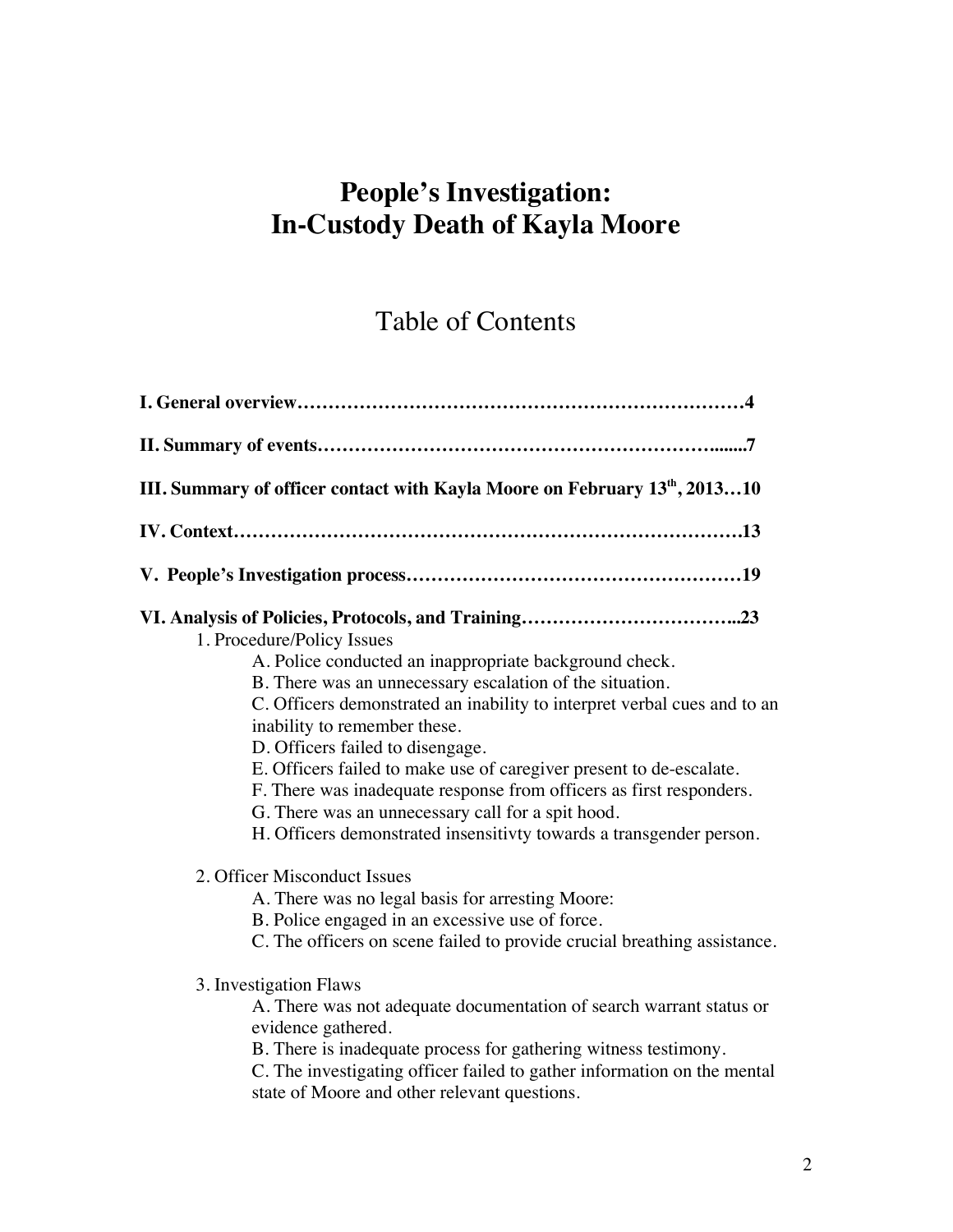### **VII. Recommendations…………………………………………………………29**

- 1. Procedure/Policy issues
	- A. For Berkeley Community
	- B. For Berkeley Police Department
	- C. For the Berkeley City Council
- 2. Misconduct/Criminal Violations
	- A. For Berkeley Community
	- B. For Berkeley Police Department/Police Review Commission
- 3. Improving Future Investigations

#### **Sources**

Selected Reports and Policy Documents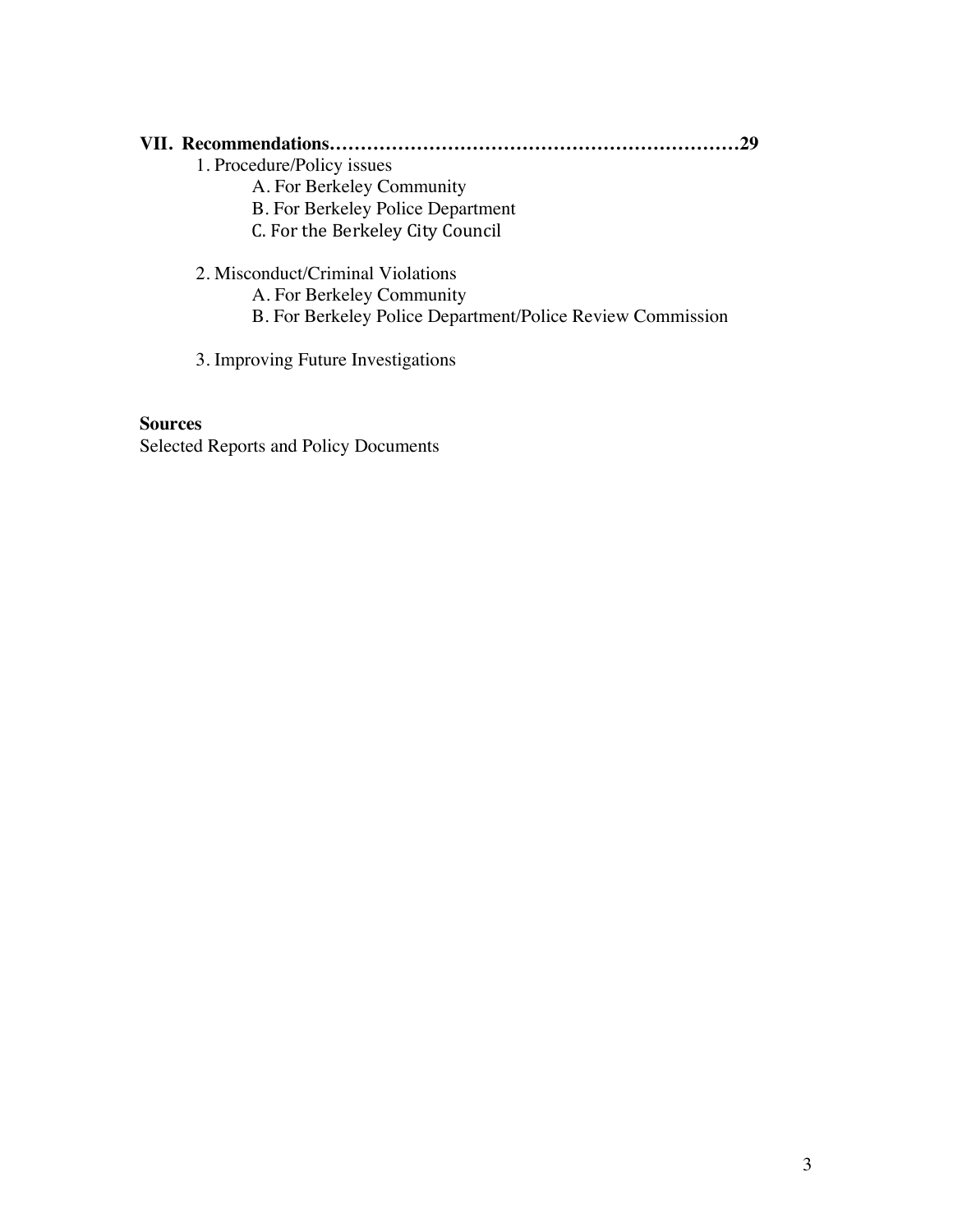# **People's Investigation: In-Custody Death of Kayla Moore**

#### **I. General overview**

The People's Investigation into a recent death in Berkeley Police Department custody demonstrates that the City of Berkeley is currently operating without benefit of a clear and responsible approach to managing emergency mental health episodes. Dramatic cuts in mental health services and an expanding policing budget have created a context where it is primarily Berkeley Police who respond to mental health crises even though police training emphasizes priorities different from mental health care concerns. More importantly, officers are not adequately trained to provide mental health care or address mental health issues. It is hazardous and economically unviable to substitute police officers for trained mental health workers. Despite warnings about the preventable harm that occurs as a result of this often violent approach, the city continues to under staff emergency mental health services while supporting increased funding for the number of officers hired and the level of "less lethal" weaponry employed by the department—a clear demonstration of competing agendas. The underfunding of mental health services and lack of mobile crisis team means that there is only police personnel available to respond who are inadequately trained. The dangers inherent in the present situation became evident in the in-custody death of Xavier Christopher Moore, otherwise known as Kayla Moore, on February  $13<sup>th</sup>$ , 2013 at the Gaia Building in Berkeley.<sup>1</sup> A transgender woman of color living with schizophrenia, Kayla Moore was 41 years old at the time of her death in police custody.

Since the Berkeley Police Review Commission (PRC) has become legally mired in restrictive administrative processes and faces endless threats of litigation, it has been rendered unable to critically examine police officer conduct or support community efforts for justice. Additionally, a series of legislative acts and court decisions since the inception of the PRC have succeeded in limiting transparency into internal investigations and disciplinary measures taken against officers. Thus, there are fewer resources available and even less political motivation to determine police custody deaths. The People's Investigation, unlike the PRC, is not encumbered by restrictions that limit the effectiveness of the PRC. Over the course of the investigation into Moore's death, we

 $1$  Throughout the report, we refer to Moore as Kayla Moore to honor her chosen name. While the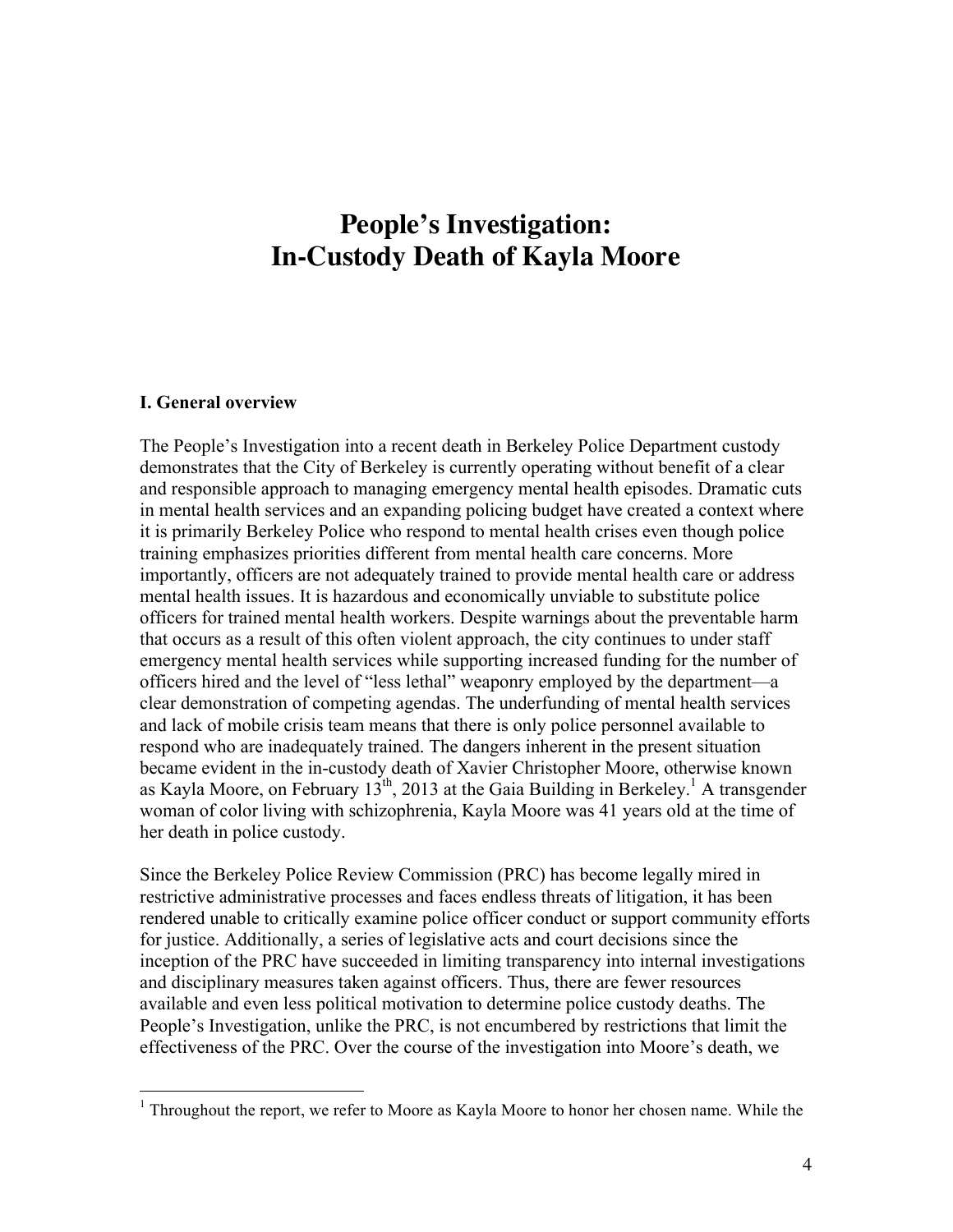have identified specific incidents of officer misconduct including false arrest, excessive force and failure to act in this case. This People's Investigation report also provides a basis for the police department and the PRC to hold the involved officers accountable for their actions and for the decisions made according to chain of command that led to Moore's untimely death. It also serves a demand that the public be informed of the department's response, suggesting disciplinary measures and policy changes as a result of Moore's death in custody. The People's Investigation challenges the current situation of shielding officers who respond with excessive, or in the case of Moore, deadly force.

The People's Investigation was able to review a number of critical documents including the Berkeley Police Investigation of this incident as well as the eventual release of the autopsy.<sup>2</sup> It is our hope that with the release of the People's Investigation report on Kayla Moore and, in consideration of the findings herein, that the BPD will improve their responsiveness to community efforts to participate in civilian oversight of police and be more responsive to requests for documents and materials, particularly those subject to the California Public Records Act (PRA). This report also invites the Berkeley community to consider critical reforms to policing practices including interacting with Berkeley's diverse community and training new generations of community-oriented officers. Together with other ongoing People's Investigations across the Bay Area, we release this report as a component of a shared community defense.<sup>3</sup>

<sup>&</sup>lt;sup>2</sup> The Berkeley Police Department's In-Custody Death Investigation: Xavier Moore (2013) includes a number of documents, including a Case Report Summary, the Police Incident Report from the night of the incident, the Case Narrative, Police Report Supplementals from officers involved in the incident, narrative statements from individuals involved or present at the incident, the Case Report Summary, the Report Narrative, the Alameda County Sheriff's Office Coroner's Bureau Report, and transcribed interviews between BPD Sgt. Hong and the officers involved in the incident. For the purposes of this report, we refer to the larger investigation report in which all these documents occur by page number in the overall Berkeley Police Investigation report, rather than naming each document in each reference.

<sup>&</sup>lt;sup>3</sup> People's Investigations are an emergent process and have evolved over time. They draw on a history of community based investigation processes in the Bay Area. These include the work of the Idriss Stelley Foundation, including interviews and research into the Asa Sullivan shooting by members of the San Francisco Police Department in San Francisco in 2006. They also draw on the investigation into the police shooting of an unarmed African American man at  $99<sup>th</sup>$  and Cherry Street in Oakland in September 2011, conducted by a subcommittee of the Oscar Grant Committee. Beyond the Bay Area, Redwood Curtain Copwatch based in the north coast of California has supported numerous community investigations as an aspect of community justice, and many of the specific cases that this collective followed up on are referenced in this report. This investigation would like to acknowledge that there is a rich history of community investigations, including and beyond the ones included here, that are present in the thinking of this report, and in the investigation as a process.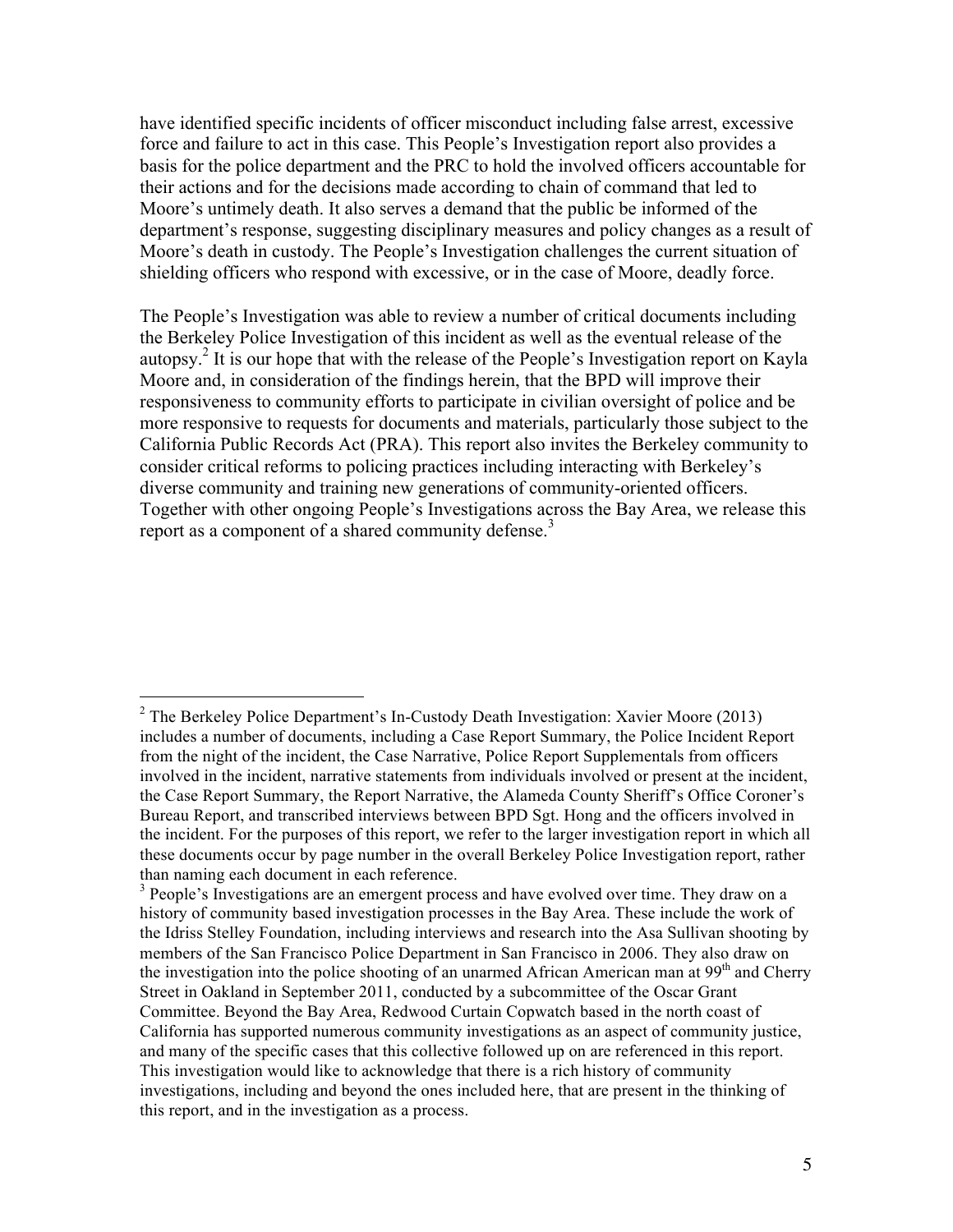As a result of the findings of this investigation, we recommend:

- Policy changes in the way officers respond to people experiencing mental health crisis or mental health variance.
- Disciplinary action be taken against the officers involved in the in-custody death of Kalya Moore.
- Changes in how investigations are conducted by the Berkeley Police Department in cases involving deaths of civilians.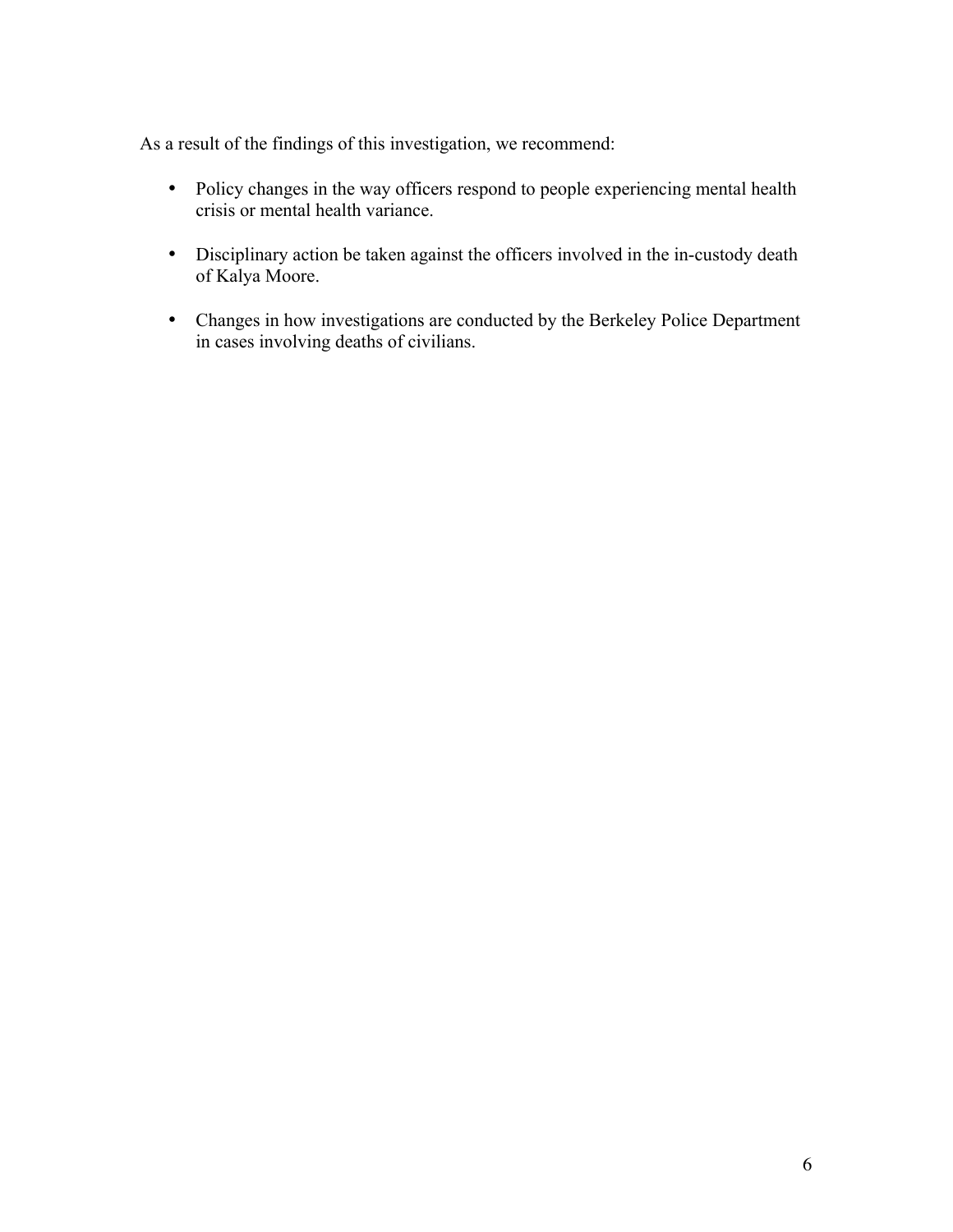#### **II. Summary of events**

At approximately 11:48pm on February  $12<sup>th</sup>$ , 2013 BPD received a call from John Hayes, who had just left the residence located at 2116 Allston Way on the  $5<sup>th</sup>$  floor of what is locally referred to as The Gaia Building. Hayes had just left apartment 514, Kayla Moore's residence. A friend of Moore's, Hayes called BPD worried that Moore was having a mental health episode and was in need of an evaluation and assistance. Neighbors who were interviewed by members of the People's Investigation reported that they heard no signs of a disturbance and only became aware of any kind of problem at the moment when police officers arrived on the scene. For example, the resident in the adjacent apartment #513 explained to the People's Investigation that although he had heard a thud against the wall, he did not consider the sound to be a disturbance. Police arrived around 11pm. Residents in apartment #512 reported that they "heard nothing until the police came."<sup>4</sup>

Prior to the arrival of the BPD officers, there had been an argument in the apartment. Moore had argued with her girlfriend, Angel. Moore's caregiver, Edward George Sterling, and Hayes arrived on the scene. Moore was agitated and threw a chair at Angel. After Angel left, Sterling began to make food for Moore in an effort to calm her down. Hayes called BPD and told them that he was concerned for Moore's mental state. Hayes was aware that BPD had done welfare checks on Moore on previous occasions and had persuaded Moore to voluntarily seek assistance in circumstances.

Officer Smith and Officer Brown responded to the call and arrived at the residence at approximately 11:54pm . <sup>5</sup> There they were met by Hayes who told them that Moore was acting strangely. Officer Smith did a background check on both Hayes and Moore as Officer Tu arrived on the scene. Officer Smith was made aware of an outstanding warrant for \$5000 on Hayes.<sup>6</sup> He also states that a warrant for a person named "Xavier Moore" was listed but with a date of birth of 1952 (which would have placed Moore roughly twenty years older than she was) and Moore as a San Francisco resident. For this reason, Officer Smith maintains he did not confirm the warrant and relayed to Officer Brown that the warrant had not been confirmed.<sup>7</sup> In her statement, Officer Brown says that she thought the warrant had been confirmed. Officer Brown stated that regardless of the warrant, she still wanted to take Moore into custody for a Welfare and Institutions (W&I) Code 5150 evaluation. <sup>8</sup> Moore was in her own home. Moore's caregiver was present. It is not clear why Moore's caregiver was ordered to leave the room once police entered the residence.

 $4$  People's Investigation witness interview from February  $23<sup>rd</sup>$ , 2013.

<sup>&</sup>lt;sup>5</sup> According to Officer Smith's initial statement, he was dispatched to Allston way at 23:54 "as a cover officer to a report of 5150 off their medication." Once there he met with Officer Brown and Officer Tu. (BPD Investigation, 12). According to Officer Brown's initial statement, she and Officer Smith were both dispatched and Officer Tu "attached himself to the call" (BPD Investigation, 8). BPD, "In-Custody Death Investigation," (2013).

 $<sup>6</sup>$  Ibid., 12.</sup>

 $<sup>7</sup>$  Ibid., 258-9.</sup>

 $8$  Ibid., 9.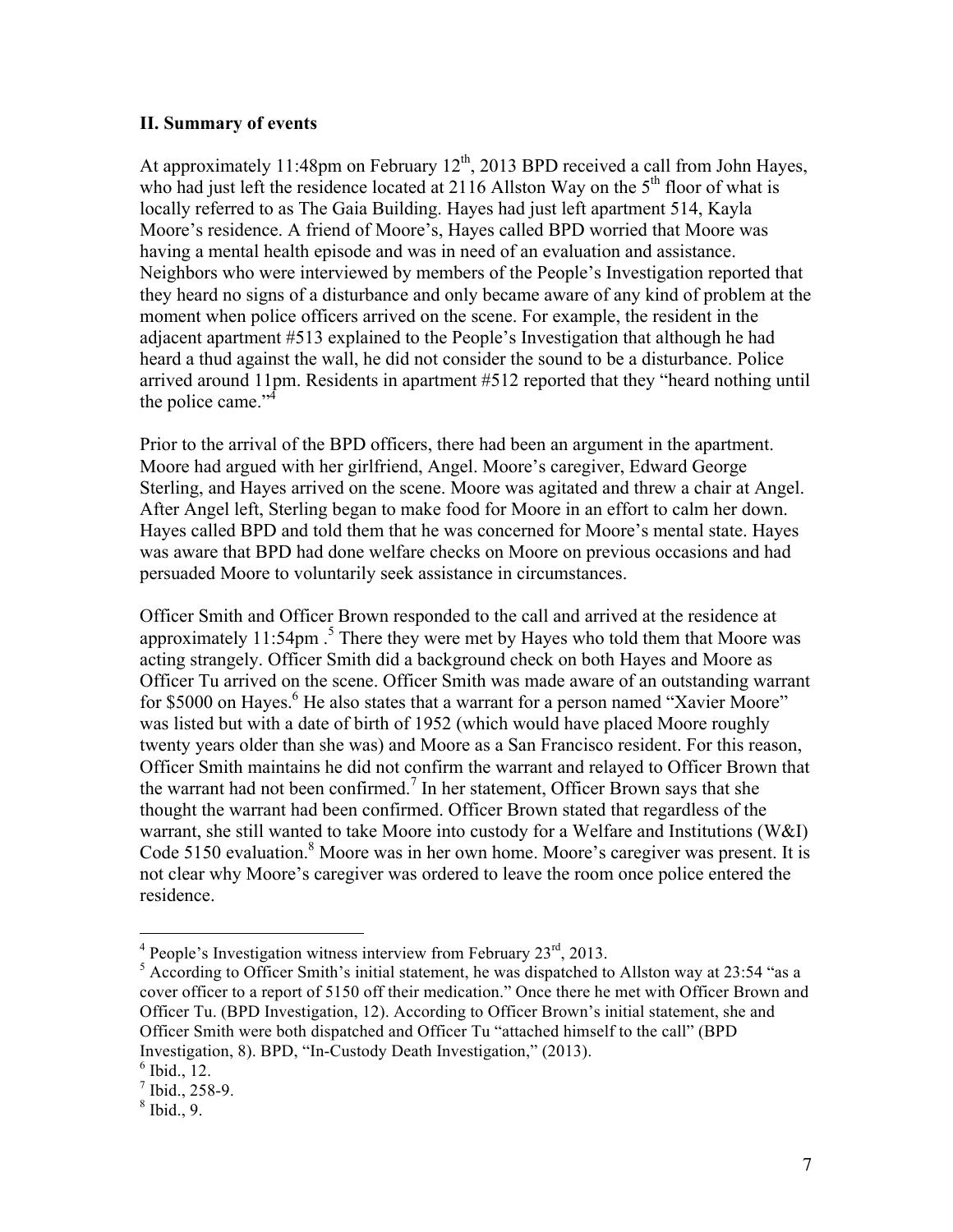Officer Brown "knew of Moore" and was aware that she had mental health issues.<sup>9</sup> Xavier Christopher Moore's name was conveyed along with some background and instruction that there had been prior "10-42" contacts and "a possbile medical eval" would be necessary. Brown also receivd information about a possible response to a Penal Code 415 when she was dispatched.<sup>10</sup>

Officers were brought to the apartment by Hayes who then opened the door of the apartment with his key. Once officers were on the scene, Moore came to the door in response to officer requests. Moore stepped outside and spoke with Officer Brown who later explained that Moore seemed to be "unfocused" and was not making rational sense.<sup>11</sup> During the interview, Moore expressed her belief that the officers were not really police officers.<sup>12</sup> Officer Smith confirmed the warrant on Hayes and Officer Brown directed Smith to take Hayes into custody. At that point, according to Officer Brown, she made the decision to take Moore into custody, stating "we might as well take him."<sup>13</sup> She informed Moore about the (unconfirmed) warrant and that she would take her into custody. Moore expressed that she wanted to contact the FBI.<sup>14</sup> When she turned to go back into her apartment, Officer Brown signaled Officer Tu that they should go "hands on."<sup>15</sup> Based on the Detail Call for Service Report, BPD received an initial call regarding Xavier Moore at 11:51pm on February 12, 2013. Dispatch officer Tyrone McClain contacted Berkeley Fire Department for a gurney at 12:34am.<sup>16</sup> At 12:41am the Detail Call for Service Report indicates that Moore was not breathing.<sup>17</sup>

According to Officer Brown,*"I signaled to Officer Tu to go hands on and assist me in placing Moore in handcuffs. Officer Tu grabbed Moore's left wrist. I simultaneously grabbed Moore's right wrist, in an attempt to apply a control hold and put the cuffs on. Moore immediately started yelling,"No no!". He attempted to pull away. Officer Tu and I maintained our grasps. Moore continued to violently pull away. While doing so, he pulled Officer Tu and me into his apartment. We all fell on a mattress that was on the floor against the east wall."<sup>18</sup>*

 $9^9$  Officer Brown had responded to previous welfare checks, but had not made direct contact with Moore. Berkeley Police Department, "In-Custody Death Investigation: Xavier Moore," (2013), 92.

<sup>&</sup>lt;sup>10</sup> The dispatch tape says "prior medical." Dispatch code 10-42 directs officers to "Check on Welfare of" a person. Penal Code 415 is the code for disturbance.

<sup>&</sup>lt;sup>11</sup> Berkeley Police Department, "In-Custody Death Investigation: Xavier Moore," (2013), 9.

 $12$  Ibid., 8.

<sup>&</sup>lt;sup>13</sup> Ibid., 258-59.

 $14$  Ibid., 9.

 $15$  Ibid.

<sup>&</sup>lt;sup>16</sup> Berkeley Police Department, Detail Call for Service Report: 12/12/2013 00:00 – 12/12/2013 23:59, (2013), 1-13.

 $17$  The Detail Call For Service Report is stamped as follows: "Information Redacted is protected from public disclosure by California Government Code 6254FNK." Berkeley Police Department, Detail Call for Service Report: 12/12/2013 00:00 – 12/12/2013 23:59, (2013), 1-13.

<sup>&</sup>lt;sup>18</sup> Berkeley Police Department, "In-Custody Death Investigation: Xavier Moore," (2013), 9.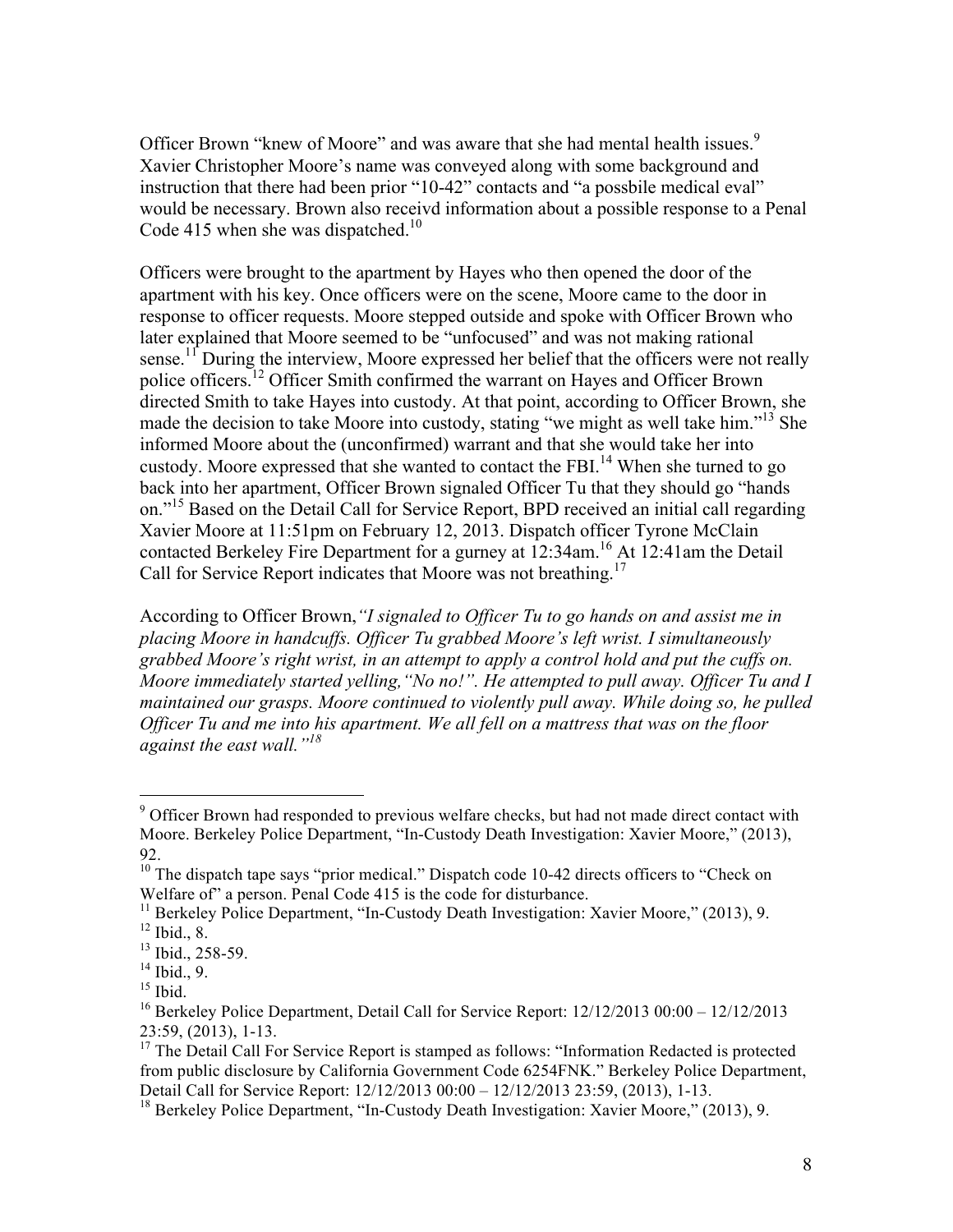Officer Brown called for back up and Officers Mathis, Gardner, Kastmiler, arrived and assisted in restraining Moore. It is worth noting that Moore weighs 347 pounds and that the officers present wrangled Moore until she was face down on a futon. The situation continued to escalate since, according to officer accounts, Moore resisted the officers.

Moore's arms were cuffed behind her back and her legs were crossed and forcibly tied with a strap from the police arsenal known as a WRAP device.<sup>19</sup> Some officers reported that after she was fully restrained, she seemed to "calm down" allowing them to roll her onto her left side.<sup>20</sup> According to the 2008 Berkeley Police Department's WRAP policy, if a subject exhibits sudden quiet or inactivity, it is a sign that immediate medical attention may be required. The policy also states officers should watch for sudden changes in facial coloring. In the police reports in the BPD In-Custody Death Investigation, officers noted what they referred to as her compliance at that time. However, Officer Brown reported that a minute later, she noticed that Moore was not breathing.<sup>21</sup> The officers removed the handcuffs, pulled Moore onto the floor and off of the futon. They called for code three assistance from the Berkeley Fire Department. Officer Tu began chest compressions while Officer Brown "held his head to open up his airways."<sup>22</sup> No officers present claim to have attempted to assist or restore her breathing.

Paramedics arrived at Moore's apartment. Upon arriving paramedics who took over chest compressions and administered oxygen. They placed the now unconscious Moore onto a gurney and transferred her to Alta Bates Hospital where she was pronounced dead at 1:34a.m. on February  $13<sup>th</sup>$ , 2013.

 $19$ The WRAP is a restraining device developed in California by Walnut Creek law enforcement officers and first used in San Jose. It is sometimes referred to in all caps (WRAP), and sometimes simply as 'wrap' or 'the wrap'. The writers of this report are unaware of an acronym that the all caps format represents, however for the purposes of consistency we will adhere to Safe Restraints, Inc.'s brand name format of all caps throughout this report. Safe Restraints, Inc. "The WRAP," (Martinez, California: Safe Restraints, Inc.) <http://www.saferestraints.com/>. According to the Berkeley Police Department's 2008 WRAP policy, the WRAP is a temporary restraint device that immobilizes a body by forcing the restrained individual into a seated position with their legs out straight and perpendicular to the body. This is achieved by binding both legs into a leg panel with Velcro straps, and applying an ankle strap, a torso harness, and a handcuff carabiner on the backside. The WRAP is used "to restrain a combative person, to prevent violent/combative behavior, to inhibit a violent subject's efforts to injure themselves, to prevent a violent subject from causing property damage, and to facilitate safe physical transportation of violent/combative subjects." The policy states that the WRAP should "only be used by personnel trained in its function and application." (Berkeley Police Department, "The 'Wrap Restraint", *Berkeley Police Department Training and Information Bulletin*, N. 247, (April 15, 2008). There have been several deaths in custody where the WRAP device was used including at least two in California, Ricardo Escobedo (Redwood City, November 17, 2002) and Shaheed Jamal Daniels (San Jose, July 1, 2000).

 $^{20}$  Berkeley Police Department, "In-Custody Death Investigation: Xavier Moore," (2013), 9.

 $21$  Ibid., 9; 92.

 $^{22}$  Ibid., 337-8.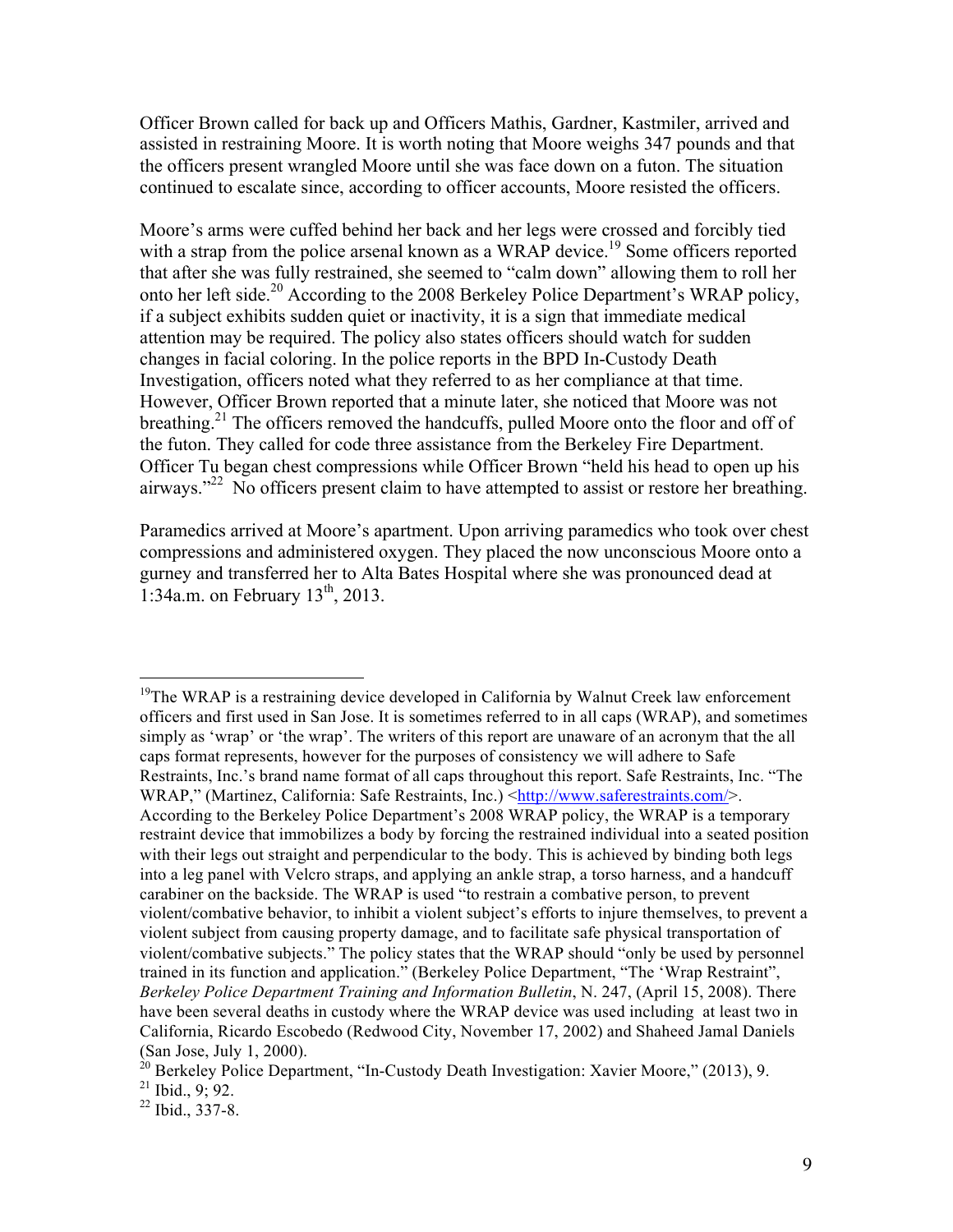Numerous witnesses testified to the large number of police officers on the scene, as well as providing details that several of the police were visibly sweaty and acting in a manner consistent with physical exertion. Witnesses revealed that one officer emerged from Moore's apartment sweating profusely and with a torn shirt. Witnesses did not confirm a disturbance in the building prior to the arrival of the police although the police and media both reported that they were responding to a call about a disturbance. However numerous accounts document screaming and banging coming from Moore's apartment following the arrival of the police. At some point, the screaming suddenly stopped. Residents of the Gaia building reported seeing Moore unconscious on a gurney and several witnesses report that a significant portion of Moore's torso was exposed. Residents also noted seeing the person they identified as Moore's roommate in handcuffs next to squad cars downstairs<sup>2</sup>

### **III. Summary of officer contact with Kayla Moore on February 13th, 2013.**

According to officers interviewed, after entering Moore's apartment the officers responded to her in the following ways:

- **Officer Brown**
	- o Put a control hold on Moore and then she, Moore and Officer Tu all fell onto the futon. Brown says she put her "weight on Moore's shoulder blades."<sup>24</sup>
	- o "Held his head to open up his airway" after noticing that Moore was not breathing. She called for a mask but did not begin assisted breathing herself.<sup> $25$ </sup> The police investigation states that, "even if Moore did not have valid warrant Brown was intent [on] putting Moore on a 5150 Hold."<sup>26</sup>
- **Officer Tu**
	- o States that he "sprawled onto [Moore's] hip in an attempt to prevent him from further kicking me." <sup>27</sup> Tu also put Moore's right arm in rear wrist lock.
	- o Ofc. Smith states that Ofc. Tu was "straddling" Moore and using his weight (200 pounds) to control him.<sup>28</sup>
- **Officer Smith**
	- o Helped Officer Brown get Moore's left hand into cuffs.<sup>29</sup>
	- o States that "[Officer Tu] was mostly laying on uh, [Moore's] legs um, and kept getting bucked up in the air. Um, and he had [Moore's] right arm

<sup>23</sup> Witness statements from the People's Investigation.

<sup>&</sup>lt;sup>24</sup> Berkeley Police Department, "In-Custody Death Investigation: Xavier Moore," (2013), 91.

<sup>25</sup> Ibid., 338.

 $26$  Ibid., 92.

 $27$  Ibid., 10.

 $28$  Ibid., 261.

 $^{29}$  Ibid., 12.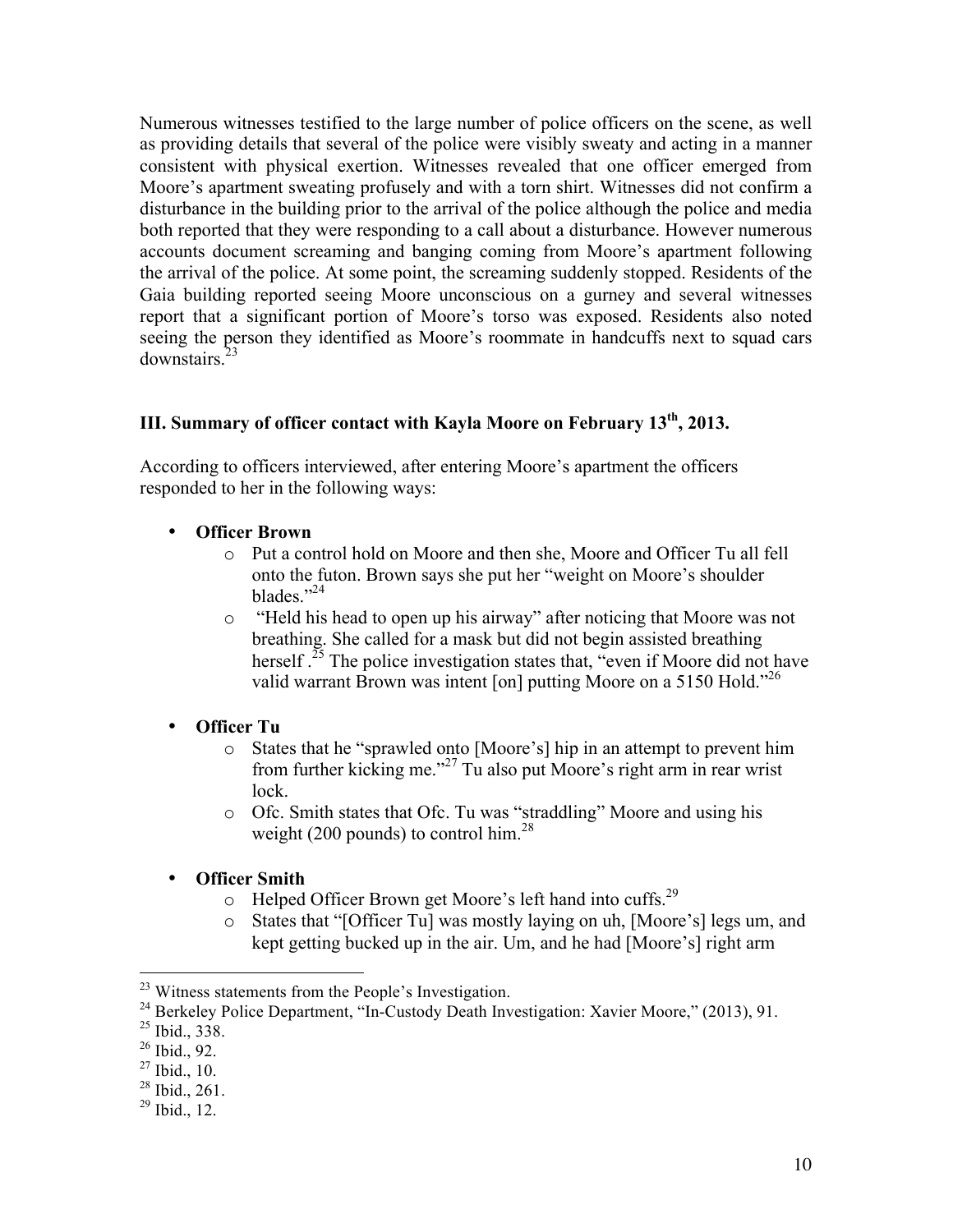behind his back um, and that time I didn't realize it but he had actually had a handcuff on that hand."30

- o Notes that when the other three officers arrived, the handcuffing had already been done.<sup>31</sup>
- **Officer Mathis:** 
	- o On restraining Moore's legs, Ofc. Mathis states that "I was using a fair amount of strength to do so because I could tell he was a big--I could see this was a very big person. Um, you know, kicking and a good sized officer who's on the back quarter of this individual so I – I knew that I needed to bring, you know, bring some of my size and strength and pull him with it but, ah, I- I quickly found out that I needed to use a little more."32
	- o States that throughout he heard Moore screaming,'Get off me': "I remember hearing 'Get off me' a few times….I don't remember specifically what he was screaming… I mean, you hear it, I mean you hear certain things, but you don't--I drown them out."33
	- o States that while Moore was face down on the futon and fully restrained, that he "figured, I'll go down and do two things. I'll get the spit hood and then I can bring the Fire Department up with me."34
	- o Observes that: "I'll say the amount of strength that ah, normally I am, I know what I'm doing and normally the amount of pressure and the amount of weight and strength that I use to cross those ankles is usually enough to handle most people. Um, this individual was, you know, maybe that was part of the cause. I don't know."<sup>35</sup>

### • **Officer Gardner:**

- o Observes that: "It was apparent that [Moore] would not fit into the WRAP and so we decided that we would, uh, put the hobble restraint from the WRAP on his ankles."36
- o States that: "Oh yeah. I mean, when I was holding down his feet it was –Iit-I-it was all I could do to hold his-his ankles down."<sup>37</sup>

<sup>36</sup> Ibid., 212.

<sup>30</sup> Ibid., 261.

<sup>31</sup> Ibid., 263.

<sup>32</sup> Ibid., 183.

<sup>33</sup> Ibid., 184.

 $34$  Ibid., 185.

 $35$  Oral interview with Sgt. Hong on 2/13/2013 at 5:10pm. Ofc. Mathis is reponding the question, "Based on the amount of observation that you had of Mr. (Moore) during your time that you were restraining him do you—could you say based on your training and experience that he was under the influence of anything?" To which Ofc. Mathis responded, "I didn't have that—enough contact to—to make—to say, you know, whether they were 550 or not." California Health and Safety Code 11550 refers to people under the influence of a controlled substance. Ibid., 188.

 $37$  Ibid., 214.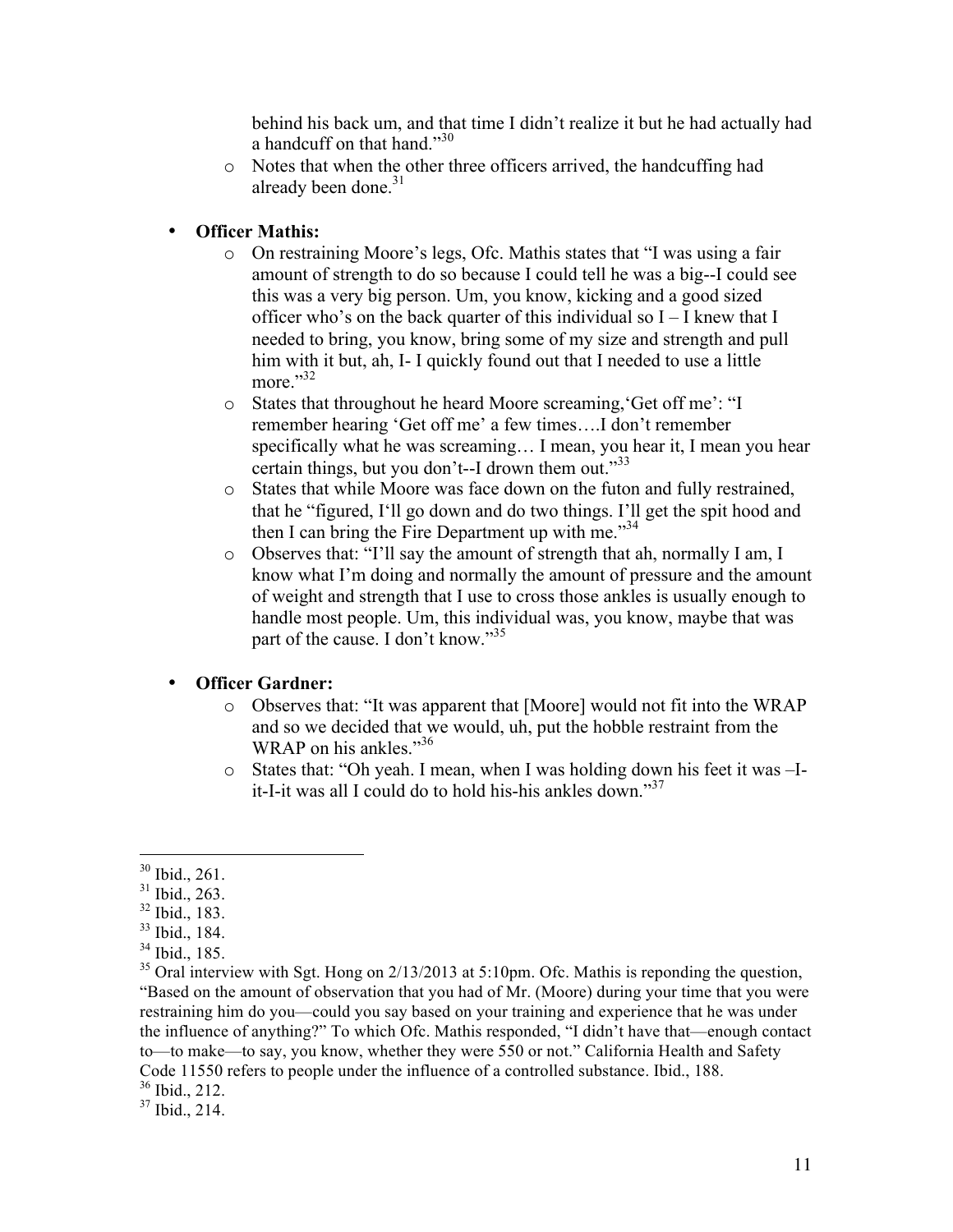o Observes that: "It was just based on his behavior, it was my suspicion that that's--that he was under the influence of a--some kind of stimulant."<sup>38</sup>

### • **Officer Kastmiler:**

- o States that: "I was trying to grab both arms. I noticed that [Moore] was already in handcuffs, but again, he was trying to bring his arms up and he also tried to grab my wrists while he was holding there, but I was trying to hold both of his arms to keep them in that position."<sup>39</sup>
- o States that: "I was holding his two arms and, uh, I was also using my shin and knee on the back of his left leg to keep them stationary on the mattress."<sup>40</sup>

#### • **Sgt. Cardoza**

- o States that: "When I looked inside, there was a group of officers restraining an individual on a mattress inside …the mattress was on the floor and the officers were on top of the individual. The individual was screaming and actively resisting both kicking and fighting the officers."<sup>41</sup>
- o Notes that: "We were able to control Mr. Moore's ankles by just using the ankle strap of the WRAP and that was it." $42$

#### • **Sergeant Phillips**

- $\circ$  Brought a WRAP to the scene.<sup>43</sup>
- o Saw five officers on Moore: Ofc. Brown near the head, Ofc. Tu and Ofc Smith on the upper body and Ofc. Gardner and Ofc. Mathis were restraining the legs. 44
- o States that: "I couldn't tell if it was male or female…for the most part the whole back area and the- and the butt area was exposed and I could see that he was nude. I asked Officer Brown –is it male or female. I know that wasn't…for me it was in my mind. It's just- I don't know who we're dealing with and –or what we are dealing with and if it is female there's other, you know, factors at play. So I asked and then she told me it's a male but it was a uh, pre-op transgender or transsexual or something like that and I said okay." $45$

According to the testimony offered by the above officers in the police investigation there were at least five officers on Moore during the time that the restraint and control techniques were employed. We do not have the exact weight of all officers involved, but accounting for the fact that at the time of deployment they would have been fully dressed

- <sup>40</sup> Ibid., 278.
- $41$  Ibid., 234.
- $42$  Ibid., 236.
- <sup>43</sup> Ibid., 264.
- <sup>44</sup> Ibid., 297.
- $45$  Ibid., 298.

<sup>38</sup> Ibid., 215.

<sup>39</sup> Ibid., 277.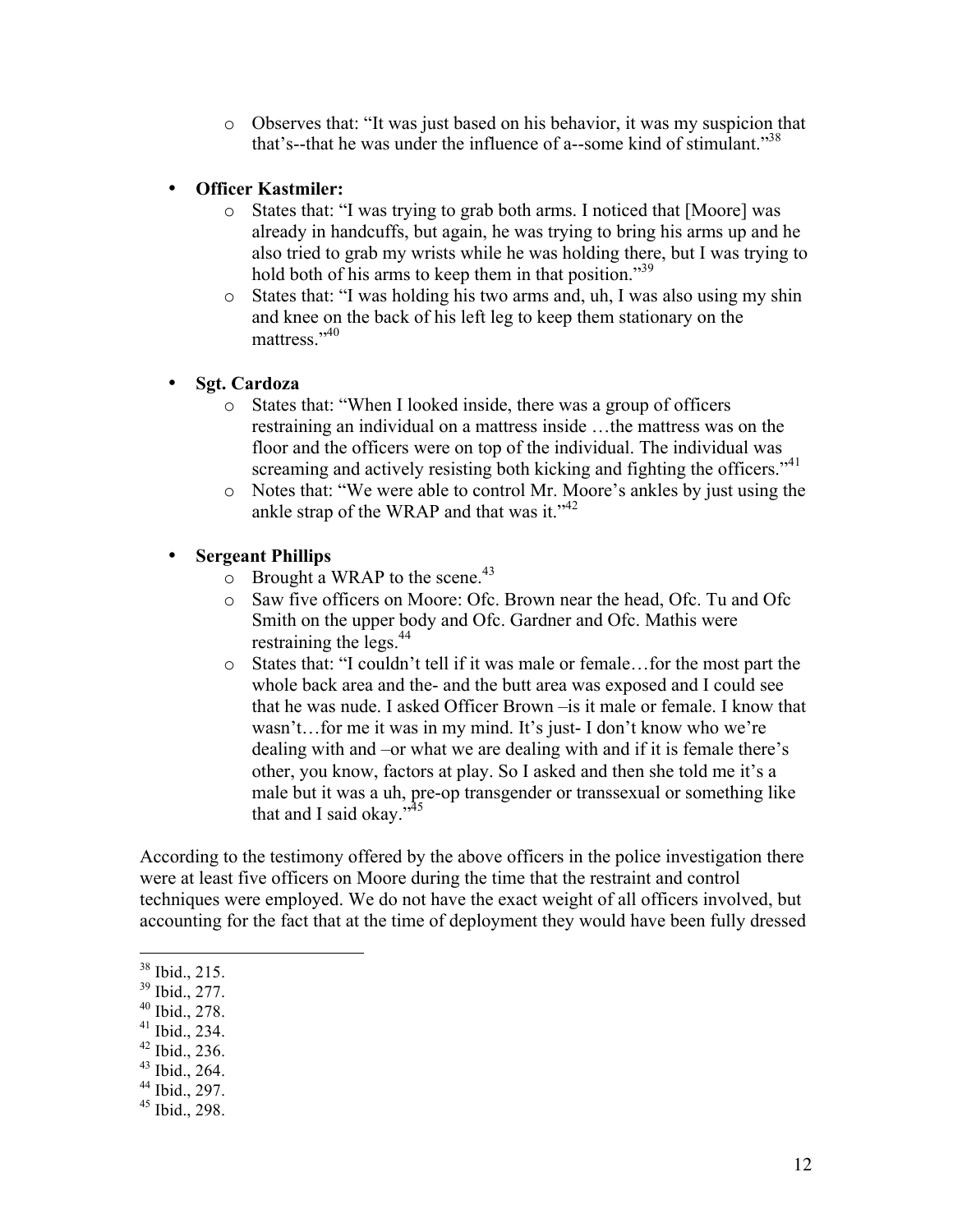with firearms and other gear, the officers would have amounted to significant weight. Even allowing for a range of statures of the officers, it is still likely that each officer would weigh between 140 pounds and 220 pounds each.

We note that several of the officers also specifically reference the amount of force that they were employing against Moore as they struggled to restrain her in her own apartment. This is evident throughout multiple statements in the investigation report. In one instance, the investigation report states, "Sergeant Phillips was concerned about Tu because he was 'limping,' 'out of breath,' and, 'sweating' from the struggle and doing chest compressions.<sup>346</sup> Officers were also preparing to put a spit hood on Moore.<sup>47</sup> She apparently stopped breathing before the hood could be placed over her head.

### **IV. Context**

As Berkeley residents and city leaders examine the events that led to the death of Kayla Moore, it is important to understand the local and national context in which this incident occurred. Since an initial factor that allowed for police to come into contact with Moore was related to her perceived status as a person with mental illness, it is necessary to understand the structure of government services that dispatch police officers to situations involving people experiencing mental health crises.

The scale back of the welfare state and the dismantling of social services at the local and national level has meant drastically reduced mental health care options for the majority of the population. Mental health service funding in California has declined by 21% since 2009.<sup>48</sup> It is estimated that cuts to federal block grants for mental health for 2013 could leave an additional 373,000 adults and children across the state with serious mental health and emotional illness without adequate mental health care.<sup>49</sup> At present, there are an estimated 700,000 mentally ill people in jail and prisons nationally.<sup>50</sup>

As social services continue to recede, we are witnessing a parallel rise in law enforcement budgets and forms of policing that are more violent, intrusive, and heavily armed than ever before. Law enforcement budgets and military level weapons are often heavily supplemented through federally funded grants from the Department of Homeland

<sup>46</sup> Berkeley Police Department, "In-Custody Death Investigation: Xavier Moore," (2013), 92.

 $47$  Ibid., 190. Other officers statements and also dispatch tapes confirm that there was a plan to use a spit hood as well.

<sup>48</sup> Deanna Pan, "Which States Have Cut Treatment For the Mentally Ill the Most?," *Mother Jones*, (April 29, 2013), <http://www.motherjones.com/mojo/2013/04/map-states-cut-treatmentfor-mentally-ill>.

<sup>&</sup>lt;sup>49</sup> Katie McCray, "Sequestration in California: Public Health Services on the Chopping Block?," *Berkeley Political Review*, (May 10, 2013), <http://bpr.berkeley.edu/2013/05/sequestration-incalifornia-public-health-services-on-the-chopping-block/>.

<sup>&</sup>lt;sup>50</sup> Gerarld Landsberg with Ashley Fresenius, "Neglected Issues -- Police Killings of the Mentally Ill and the Lack of Police and Mental Health Relations," *Huffington Post*, (April 12, 2013),  $\text{64}$  -thttp://www.huffingtonpost.com/gerald-landsberg/neglected-issues-police-k b 3071717.html>.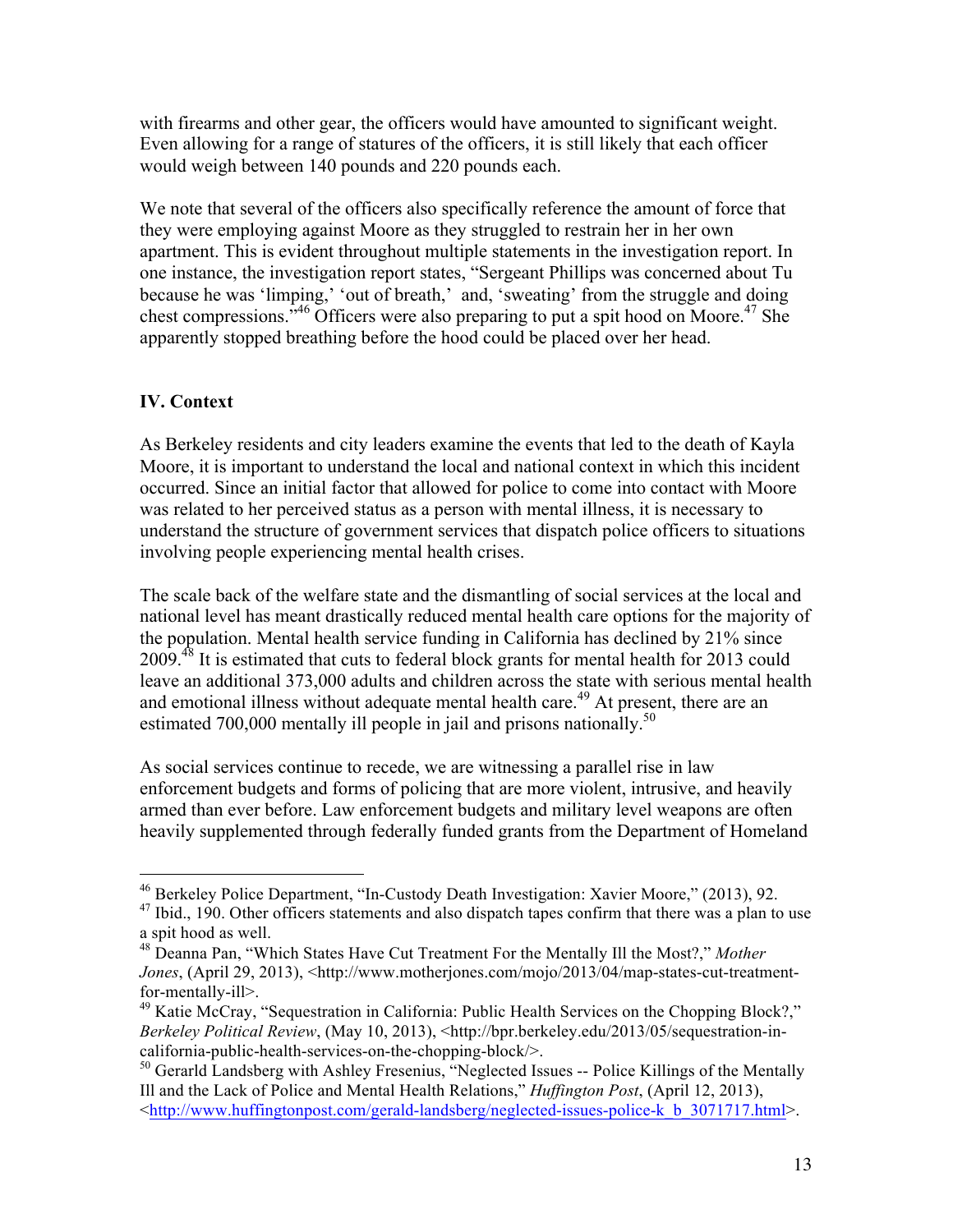Security distributed at the municipal and state level. This funding does supplies local departments with greater weaponry such as drones, police boats, Tasers, or armored personnel carriers, e.g. the Lenco BearCat which the BPD recently attempted to purchase with Homeland Security Funds.<sup>51</sup> These funds also put more officers on the streets as a first level of response in the context of dwindling social services.

Berkeley has kept pace with these trends that have drastically limited the ability of emergency mental health care projects like the Mobile Crisis Unit to respond to the growing number of people impacted by budget cuts. Gaps in adequate care are increasingly filled by the police who have taken over a significant portion of the tasks formerly in the realm of mental health responders and other care workers including extended networks of family and friends. According to Berkeley's Department of Health Services, the 2011 adjusted budget for Crisis Services, including the city's Mobile Crisis Unit, was \$2,190,967. By 2013, the amount of money allocated for this same purpose was a mere \$957,505. This represents a decrease of approximately 56% in just two vears. $52$ 

A growing emphasis on 'security' and increasingly militarized policing has, in recent years, had a serious impact on people suffering from mental illness or experiencing mental crisis. This includes large numbers of people who cannot afford privatized care. A rising number of news stories and copwatching groups report that veterans returning from wars in Iraq and Afghanistan are among those targeted by local police. In some cases veterans' mental health crises are the result of inadequate care following the trauma experienced by many for serving in America's wars. Civilians managing past experiences of trauma, facing mental health crisis, or perceived as mentally ill are also subjected to practices of criminalization that correspond to an escalating militarization.

While there is no national data available on the numbers of mentally ill people killed by police each year, the US Deparment of Justice estimates that people experiencing mental illness are four times as likely to be killed in interactions with law enforcement compared to the the general population.<sup>53</sup> One study estimates that half of the between 375 and 500 people shot and killed by police each year in the United States are mentally ill.<sup>54</sup> This

 $51$  This purchase order had to be cancelled by BPD in 2012 following a Public Record Act request from Berkeley Copwatch that revealed the pending purchase of the vehicle through a Department of Homeland Security grant. Groups and civilians across Berkeley and the Bay area coordinated to force the BPD and also the University of California Berkely, who was to share the vehicle with the BPD, to withdraw from the purchase.

<sup>&</sup>lt;sup>52</sup> This information comes from a Berkeley Department of Health Services report prepared by the Berkeley Department of Health Services on July 16, 2013 in response to a PRA request from the People's Investigation and containing information from 2000-1014. Berkeley Department of Health Services, (July 16, 2013).

<sup>53</sup> David Arroyo, "Mentally ill four times more likely to be killed by police," *Las Vegas Guardian Express*, (October 8, 2013), < http://guardianlv.com/2013/10/mentally-ill-four-timesmore-likely-to-be-killed-by-police/>.

<sup>&</sup>lt;sup>54</sup> Kelley Bouchard, "Across nation, unsettling acceptance when mentally ill in crisis are killed," Portland Press Herald, (December 12, 2012), <http://www.pressherald.com/news/Shoot-Acrossnation-a-grim-acceptance-when-mentally-ill-shot-down.html>.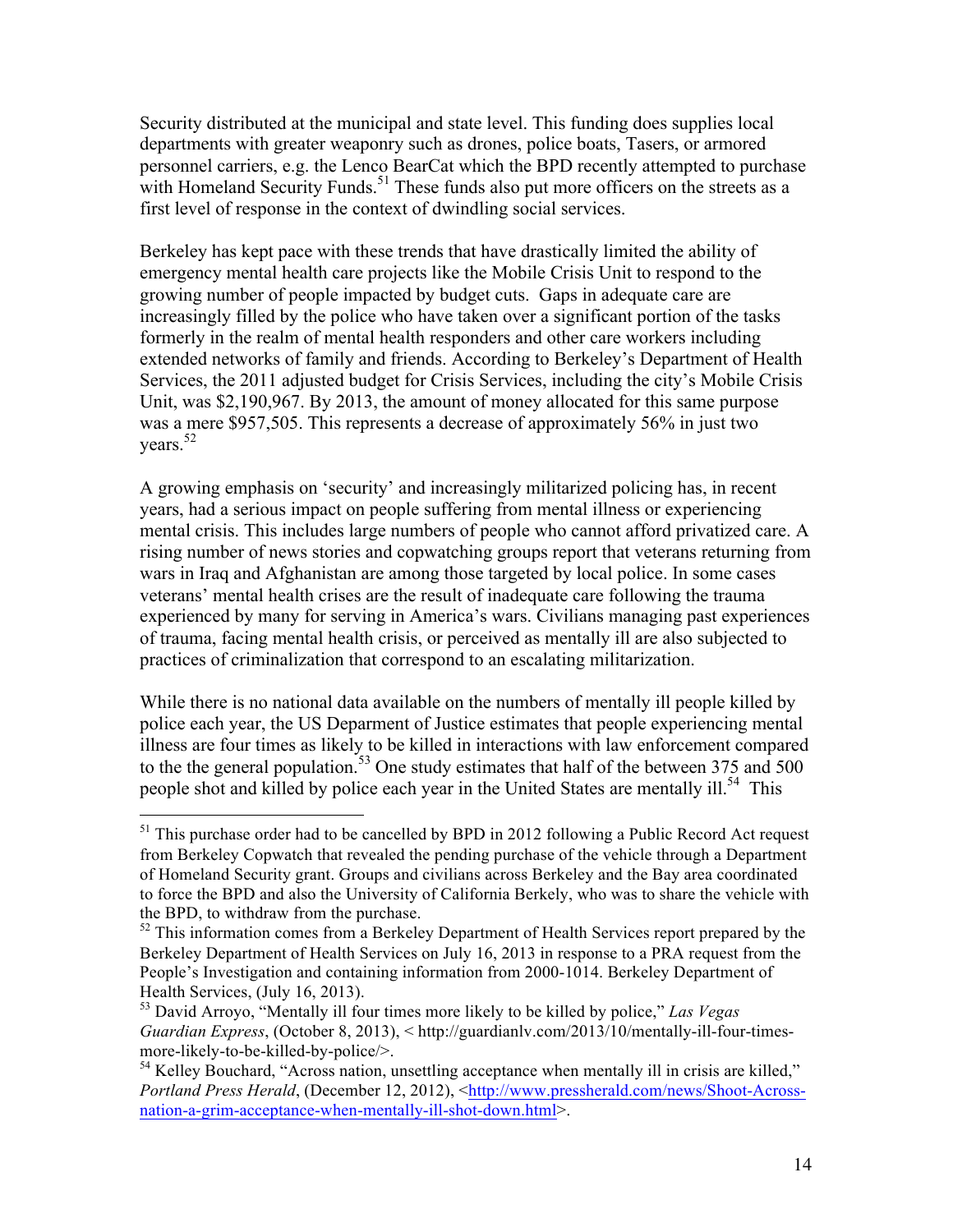figure does not include the high numbers of deaths in custody and other incidents involving people classified as mentally ill. The under reporting of death at the hands of law enforcement results from the lack of an investigation since since these deaths do not involve a firearm. Berkeley Copwatch together with various policing watch groups and community defense projects across the Bay Area and beyond continue to document cases where people in mental crisis die as a result of interacting with law enforcement.<sup>55</sup>

A complete list of shooting deaths of people in trauma or crisis by California law enforcement in recent years would be extensive and would include Idriss Stelley (San Francisco, 2001); Bruce Edward Seward (Hayward, 2001); Matthew Cicelski (Oakland, 2011); Charles Blair Hill (San Francisco, 2011); Pralith Pralourng (San Francisco, 2012) to name just a few. Recent prominent deaths involving people with mental health issues interacting with law enforcement personnel *without* a firearm include two brought to prominence by Redwood Curtain Copwatch of Eureka: Hupa manPeter Stewart who died in June of 2007 when the Eureka Police Department and Pelican Bay SWAT team surrounded the home where he was staying days after a premature release from a mental health care facility. They fired 50 canisters of tear gas into the home and then refused to allow firetrucks to put out the fire after the house ignited. <sup>56</sup> Martin Cotton Jr. of Eureka was beaten to death by several officers on a main street in daylight in August of 2007.<sup>57</sup> Redwood Curtain Copwatch also has made visible the case of Cheri Lyn Moore who was killed in April of 2006 by a Eureka Police Department SWAT team in her home during a time of crisis.<sup>58</sup> More recent cases where severe beatings by law enforcement resulted in death include Kelly Thomas of Fullerton (July 2011) and Hernan Jaramillo of Oakland  $\rm (July\ 2013).^{59}$ 

In Alameda County, the absence of a fire arm means that the District Attorney's office is not required to conduct an investigation into the death, even in the most brutal of cases. This leaves the investigation up to the police themselves, including in cases where large numbers of officers may have been involved and which would reflect poorly on the department were the investigation to find against the officers. In several recent cases, the beating deaths of homeless people have gone relatively unnoticed without investigation. This means that it is local groups and concerned civilians that pursue various forms of investigations to push these incidents into public view. This pressure often forces cities to respond to the violence executed by their police departments.

<sup>&</sup>lt;sup>55</sup> Among these are Redwood Curtain Copwatch  $\langle \frac{http://www.redwoodcutaincopwatch.net/}{$ ; Idriss Stelley Foundation <http://mysite.verizon.net/vzeo9ewi/idrissstelleyfoundation/>; No Justice, No Bart <http://nojusticenobart.blogspot.com/>; <Indybay at http://www.indybay.org/>.

<sup>56</sup> See "What Happened to Peter Stewart?" <http://redwoodcurtaincopwatch.net/node/44>.

<sup>&</sup>lt;sup>57</sup> See "The Death of Martin Fredrick Cotton II" <http://redwoodcurtaincopwatch.net/node/29>.

<sup>&</sup>lt;sup>58</sup> See "The Killing of Cheri Lyn Moore" <http://redwoodcurtaincopwatch.net/node/625>.

<sup>&</sup>lt;sup>59</sup> Kelly Thomas had been diagnosed as schizophrenic. Hernan Jaramillo was not known to be suffering from any form of mental illness, but is included here as a cilvilian who died in custody on the sidewalk after being dragged from his home by police. Witnesses report Hernan repeatedly crying out for air under the weight of several Oakland Police Department officers.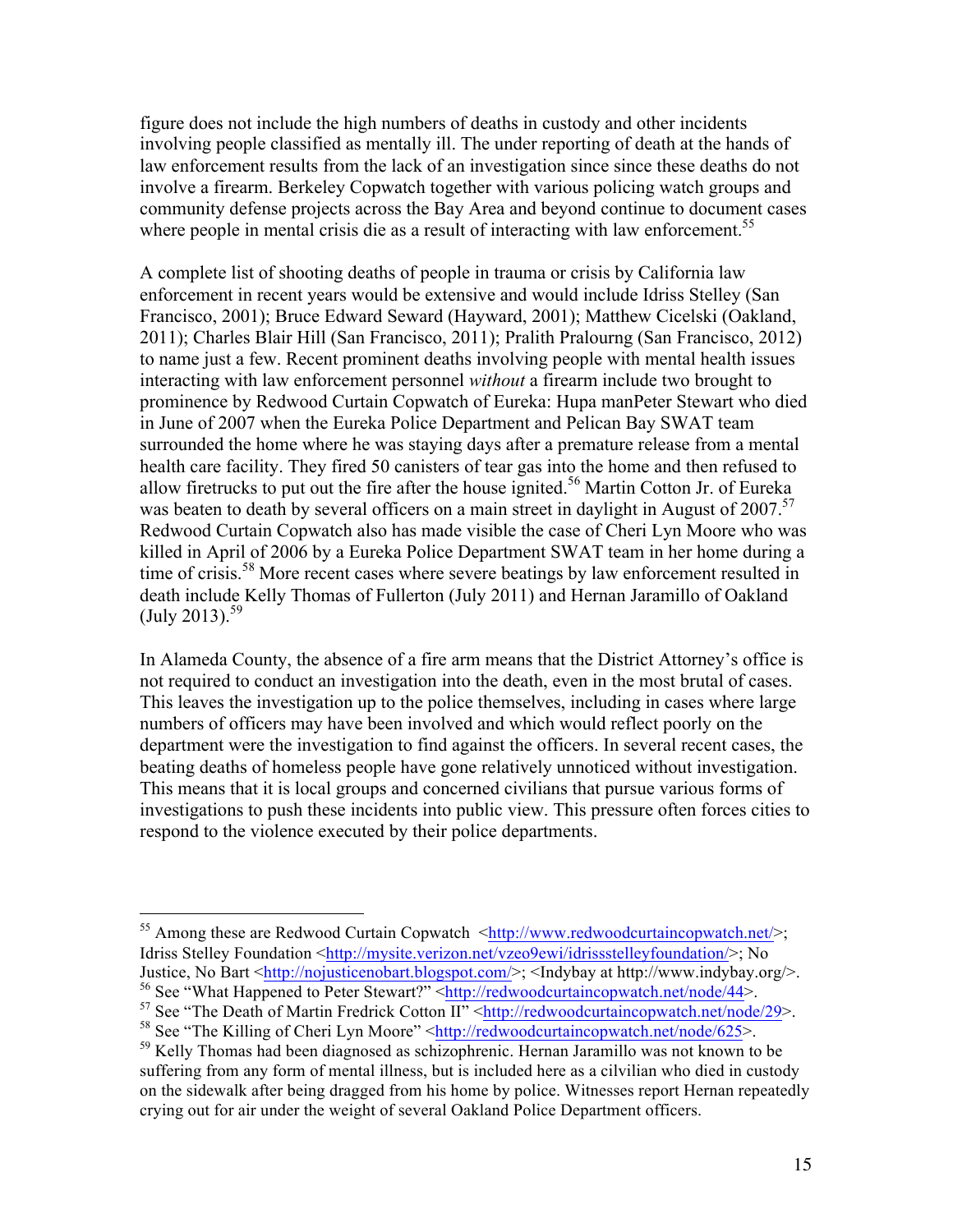Rising rates of police attacks on the mentally ill have recently resulted in several cities bringing in the Civil Rights Division of the Department of Justice (DOJ) to review the issue at the department level.<sup>60</sup> The findings following these DOJ reviews advocate implementation of de-escalation techniques and the addition of new positions within the department that will focus on police interactions with people in mental crisis or experiencing mental health differences.<sup>61</sup>

Many community members oppose the expansion of law enforcement budgets that encourage police to respond to mental health concerns. Rather they support the use of trained mental health professionals and other care workers as a more appropriate solution to reduce the escalating violence against the mentally ill.<sup>62</sup> Diverse groups emphasize the need to develop care alternatives and new forms of community response. Several organizations encourage people to seek alternatives to calling the police.<sup>63</sup> Other initiatives in reimagining a caring response to individuals in crisis include exploring the possibilities of safe houses for people in crisis, and relying on strategies of accompanying where mental health advocates and care workers accompany police to 5150 calls as a first line of contact and negotation with a goal of deescalation. $64$ 

There are also direct community response alternatives that do not rely on state institutions or social services, including community medics dispatching to sites to provide care on an on-call basis.<sup>65</sup> By placing care in the realm of community control, these projects can redefine the relations of the community to the state and serve as a critical site for demilitarization.<sup>66</sup> These projects coincide locally with the work of autonomous collectives that emphasize the importance of rebuilding a social infrastructure of care as central to larger projects of community safety.

Often groups advocate for more officer training as a temporary measure to mitigate police violence against specific groups, even as they question the wisdom of sending

<sup>65</sup> This is the project of the People's Community Medics of Oakland <http://www.peoplescommunitymedics.org/>.

 $60$  These cities include New Orleans, Seattle, and Portland (Oregon).

<sup>&</sup>lt;sup>61</sup> Kelley Bouchard, "Across nation, unsettling acceptance when mentally ill in crisis are killed," *Portland Press Herald*, (December 12, 2012), <http://www.pressherald.com/news/Shoot-Acrossnation-a-grim-acceptance-when-mentally-ill-shot-down.html?pagenum=full>.

<sup>62</sup> This concern was central to the community forum *Cops or Counselors*? hosted by the People's Investigation and held at the East Bay Media Center in Berkeley on May 30, 2013.

 $63$  Although different in their emphases and strategies, this is the case for groups like Berkeley Copwatch in Berkeley <http://www.berkeleycopwatch.org/> and Critical Resistance in Oakland <http://criticalresistance.org/>.

 $64$  We learned of these alternative from discussions with mental health workers and advocates over the course of the investigation. For example, members of Peers Envisioning and Engaging in Recovery Services (PEERS) of Oakland have advocated safe houses as among possible alternatives to respond to people in crisis; http://www.peersnet.org/

<sup>&</sup>lt;sup>66</sup> This is among the themes currently developed through Universidad de la Califas in its recent convening of the Democracy Ateneo <http://ccra.mitotedigital.org/democracy\_ateneo> in San Jose.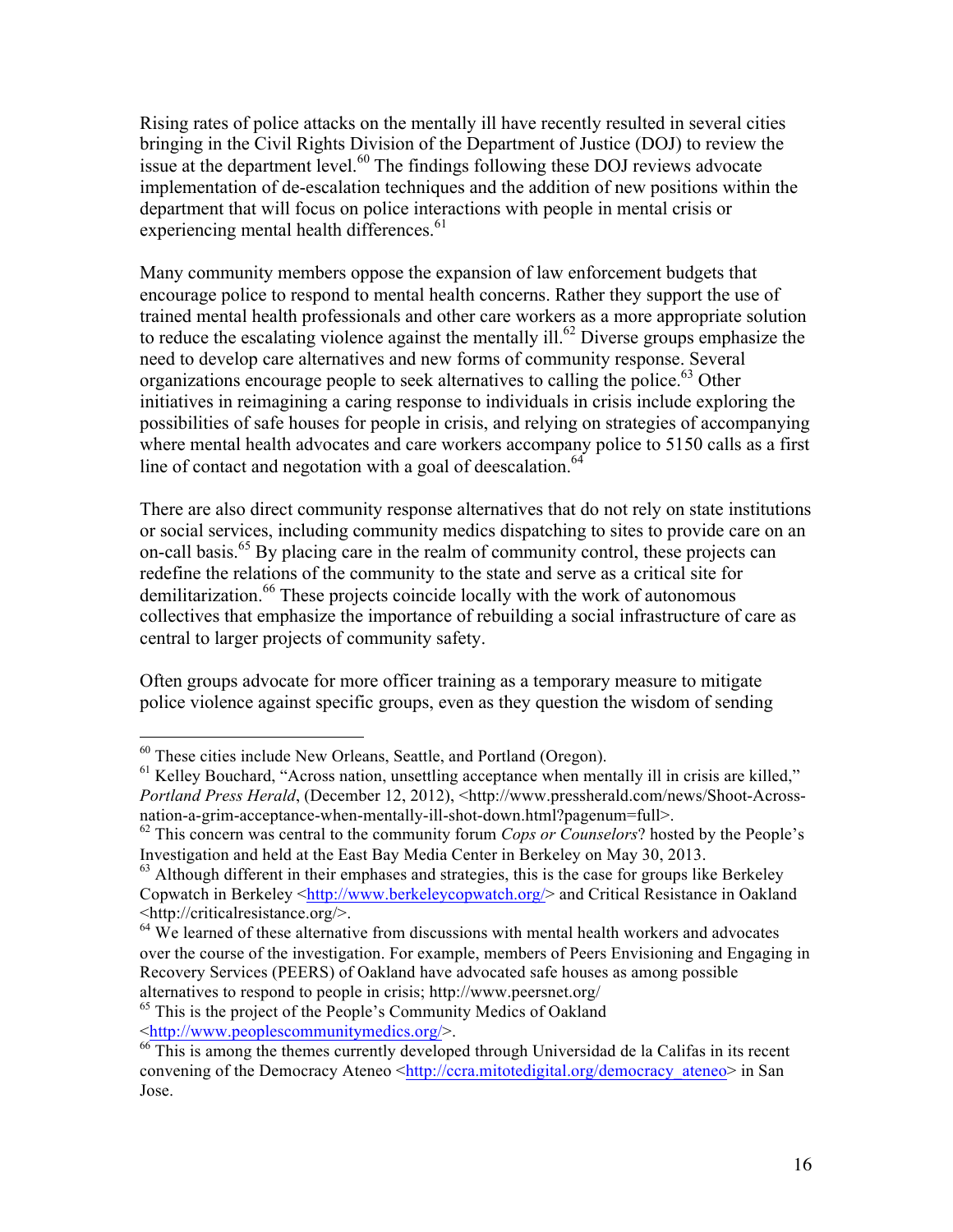armed agents to respond to any health crisis. The San Francisco Police Department shot and killed Idriss Stelley in 2001 when they responded to a call from his girlfriend that was explicit about his experiencing mental variance. Following the shooting, his mother, Mesha Irizarry spearheaded an effort to pressure the SFPD to institute mandatory Crisis Intervention Training (CIT). Even with this training requirement in place, interactions between law enforcement and mentally ill continue to result in the death of the mentally ill person. The *SF Examiner* reported in 2011 that the majority of San Francisco Police officers involved in recent deadly shootings of mentally ill people in San Francisco had completed the mandatory forty hours of Crisis Intervention Training  $\left( \text{CIT} \right)^{67}$  The SFPD recently discontinued its CIT officer training program.<sup>68</sup>

The case of Moore's death in Berkeley makes visible two different questions of police training: the first involves the logic of training law enforcement as first responders to health care crisis; and the second involves the importance of awareness training and efforts within the department to addresss sexual and gender difference.

People in need of care who encounter police are often simply left at local jails. It has been estimated that around 50% and possibly upwards to 70% of inmates at the Alameda County Jail (Santa Rita) suffer from mental illness. Incarceration in Santa Rita and other jails may be the only time many of these inmates receive any medical or psychiatric treatment, in the form of doctors or counselors working within the prison system. When released, many of those who received care in prison or jail then have few options to continue with any form of support. For many, any medications they might have received do not extend far beyond the prison or jail walls; thus many untreated or under treated people are sent back into communities with no adequate net of services or community infrastructure to support them.

Further, the disturbing upward trend of violence against queer and trans people across the United States occurs in parallel with increased police violence against transgender groups<sup>.69</sup> People identifying as transgender or in processes of transition or gender

<sup>67</sup> Brent Begin, "Police who shot mentally ill people had received special training," *San Francisco Examiner*, (February 7, 2011), <http://www.sfexaminer.com/sanfrancisco/police-whoshot-mentally-ill-people-had-received-special-training/Content?oid=2169135>.

 $\overline{68}$  The SFPD has launched successive campaigns to acquire Tasers, arguing that tasers could replace the cancelled CIT program and save lives. Police arguments frequently highlight the lifesaving potential of Tasers in instances of uncertainty even as death rates associated with use of Tasers continue to rise dramatically across the United States. Further, it is common across Police departments for law enforcement to leverage killings of mentally ill people in their municipal bids to acquire Tasers. Many opposing groups across the Bay argue that as deadly and often brutal attacks on mentally ill people by law enforcement continue to escalate, adding Tasers to the police arsenal is not a viable, humane or even logical option. Ultimately, based on sustained community pressure, the SFPD decided that the risks far outweighed the benefits of using tasers and efforts to acquire them for the department were abandoned. The Idriss Stelley Foundation and the *SF BayView Newspaper* continued to oppose the use of Tasers in San Francisco and have repeatedly forced the department to abandon its quest to arm its officers with the devices.

<sup>69</sup> Lee Romney, "Hate crimes against gay, transgender people rise, report says," *LA Times*, (July 13, 2011), < http://articles.latimes.com/2011/jul/13/nation/la-na-lgbt-hate-crimes-20110713>.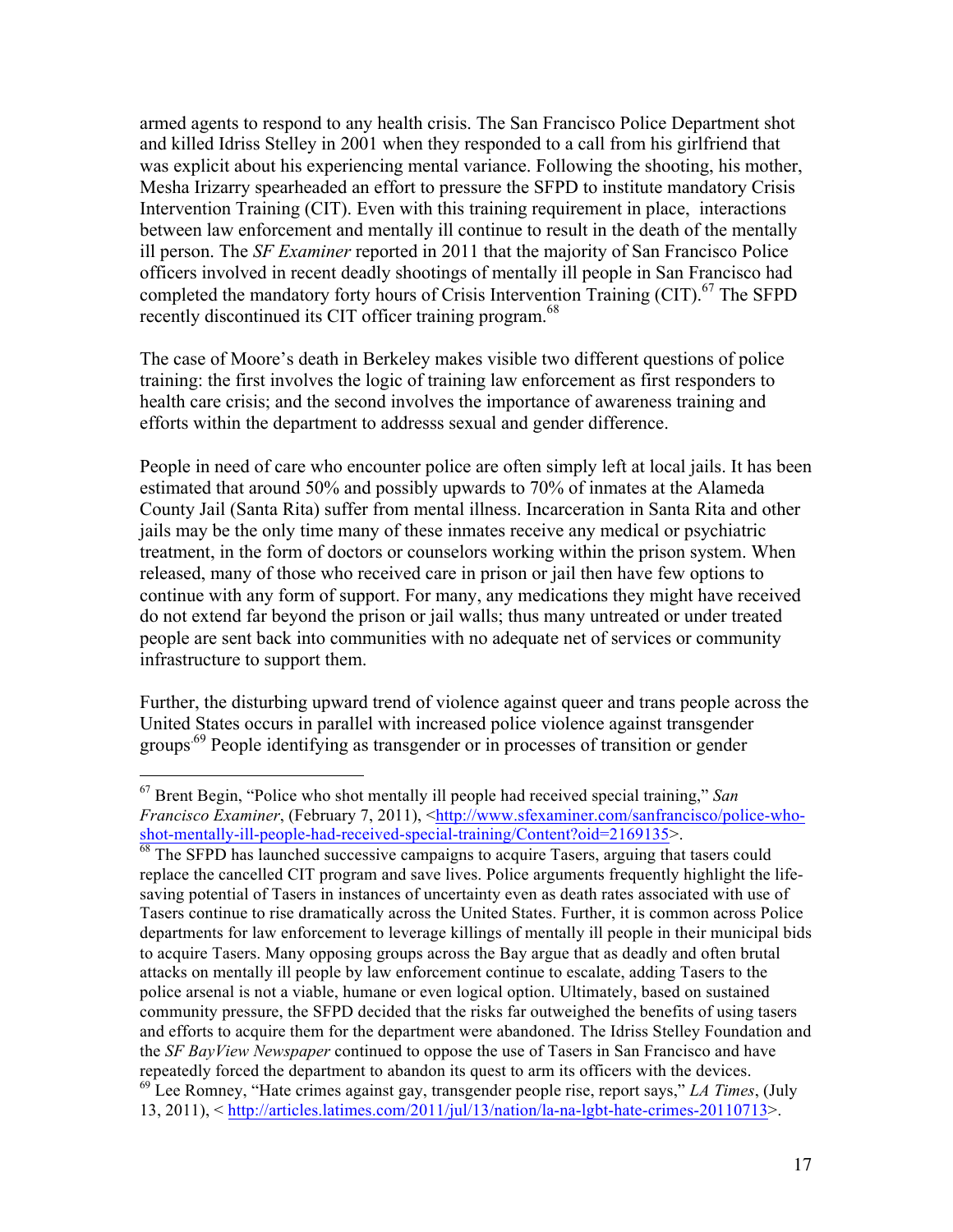nonconformity frequently experience violence in interacting with law enforcement.<sup>70</sup> In a 2011 incident in California a federal law enforcement agent was captured on video tasing a transgender woman in the stomach and when she collapsed, tasing her again between her legs. This was after the officer established that she was transgender by confronting a seemingly inconsistent state-issued license. The attack takes place while the woman is clearly holding her hands in the air and posing no threat to the officer.<sup>71</sup>

The cuts to social services, reductions in police training programs, and the rapid militarizaiton of the police converge with alarming frequency (and even predictability) on particular groups of the communities' most vulnerable people. These are often people who do not conform to certain norms of whiteness or follow gender expectations, or versions of mental "correctness" and "stability." Often these norms reflect status quo understandings of what determines a sucessful or meaningful life, or even a life worth living. An unwillingness or inability to conform to these norms make some populations and lives more vulnerable to violence and more likely to be targeted by police.<sup>72</sup>

Several recent community investigations have meticulously documented violence against black and brown people by police nationally.<sup>73</sup> These community research projects challenge mainstream media efforts that dehumanize people when they are killed by police and at the same time reveal a legal apparatus organized to protect police privacy and personel files. Through a variety of methods aimed at accountability and transparency, groups are also working to reassess justice efforts at the community level. It is in this context that the People's Investigation into the death in custody of Kayla Moore was initiated in Berkeley in February of 2013.

 $70$  Local websites and collectives that address police abuse directed at queer, transgender, and gender nonconformity include Bay of Rage, Oakland's Occupy Patriarchy and the Tsega Center, a feminist space in East Oakland. These sites and collectives highlight for example the unsolved murder in Oakland of trans woman of color Brandy Martell (April 29, 2012), believed to be a victim of a hate crime. The Tsega Center is named in memory of Occupy Oakland activist Tsega, a woman of color murdered by her boyfriend on July 30, 2012. See The Tsega Center <http://thetsegacenter.wordpress.com/>. Other local groups like Communities United Against Violence (CUAV) also address the violence and targeted hate crimes that LGBTQQ people continue to face (LGBTQQ: Lesbian, gay, bisexual, transgender, queer, and questioning: See the CUAV website at <http://www.cuav.org/>.

<sup>71</sup> Michelangelo Signorile, "Escalating Police Violence and Transgender People," *Huffington Post*, (December 6, 2011), http://www.huffingtonpost.com/michelangelo-signorile/escalatingpolice-violenc\_b\_1131343.html>.

 $72$  For a brief description of normative violence, see Judith Butler, "normative violence": <http://historiesofviolence.com/thinkers/butler/>.

 $73$  See for example two recent reports by the Malcolm X Grassroots Movement, Every 36 Hours: Report on the Extrajudicial Killing of 120 Black People (July 2012), <http://mxgm.org/report-onthe-extrajudicial-killings-of-120-black-people/> and Operation Ghetto Storm: 2012 Annual Report on the extrajudicial killing of 313 Black people by police, security guards and vigilantes (July 2013) <http://www.operationghettostorm.org/>.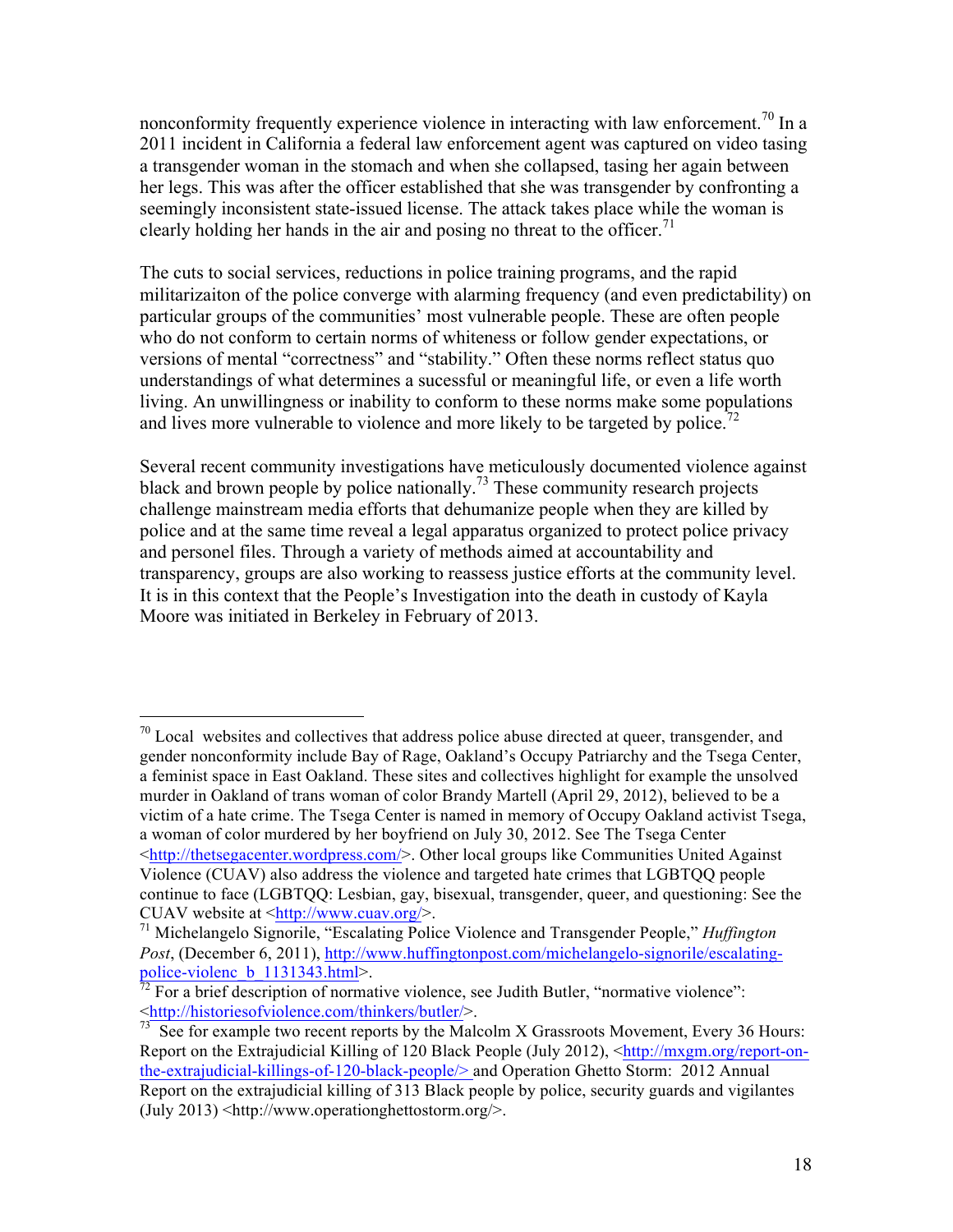#### **V. People's Investigation process**

People's Investigations are community based independent inquiries into incidents of police violence and misconduct. They are also responses to a lack of transparency around police conduct, and compromised review boards. These are collaborative, grassroots initiatives and are a way for us to become involved in sharing and producing information about police excess in the community. This process can supplement the work of lawyers and support court cases by providing narratives to counter official reports and mainstream media portrayals that criminalize and dehumanize people targeted by law enforcement. The information produced can also inform direct action tactics and other political strategies towards greater community safety. These investigations also provide an open space for us to come together and share in the process of research that is put in service of diverse efforts to take control of our own safety as a community.Thus these investigations emerge from a desire to organize ourselves to address safety beyond the institutions of the state. People's Investigations place the survivor, or in other cases, the victim's family and friends, at the center of an effort to determine what happened, discover how it could have been avoided, initiate a process of reprimand against offending officers and make sure families do not suffer reprisals or are denied justice. Specifically, these investigations are committed to supporting the family to seek and determine forms of justice; to aiding families to secure responsible legal counsel; and to working collaboratively to review information and organize actions and responses.

The People's Investigation into the death in custody of Kayla Moore commenced immediately following news of Moore's death and as of the release of this report, is ongoing. A key innovation of this report is the effort to make explicit or visible how the police officers interacted with Kayla prior to, during, and after the events in question. By observing all of the officers and their specific interaction with her we can observe in detail the violent disregard of her dignity and humanity such that she ended up dead. The research process, including the graphing of each individual officer's actions that night as reported in the official police record and reproduced in the police investigation, makes it possible to see the series of interactions with the state, including with individual officers. The People's Investigation claims that the investigation is as important as other aspects of policing; it is also an indictment of police actions.

Berkeley Copwatch learned of the in custody of death of Kayla Xaiver Moore on February 13th as reported in various Berkeley newspapers in the days following the incident at 2116 Allston Way (Gaia Building). <sup>74</sup> Over the course of the next few days Berkeley Copwatch sent members of an investigative team on two separate occasions, February  $22^{nd}$  and  $23^{rd}$ , to the Gaia Building where the incident occurred to speak with residents and locate witnesses. Both teams documented the results of their conversations

<sup>74</sup> See for example Emilie Raguso, "Man dies after struggle with Berkeley Police," *Berkeleyside*, (February 13, 2013), updated at 5:30pm <http://www.berkeleyside.com/2013/02/13/officialsexamine-death-during-berkeley-police-response/>. For a timeline and links to other coverage, see Lance Knobel, "Xavier (Kayla) Moore's death: The timeline," *Berkeleyside* (May 6, 2013), Monday 11:00am version,<http://www.berkeleyside.com/2013/05/06/xavier-moores-death-thetimeline/>.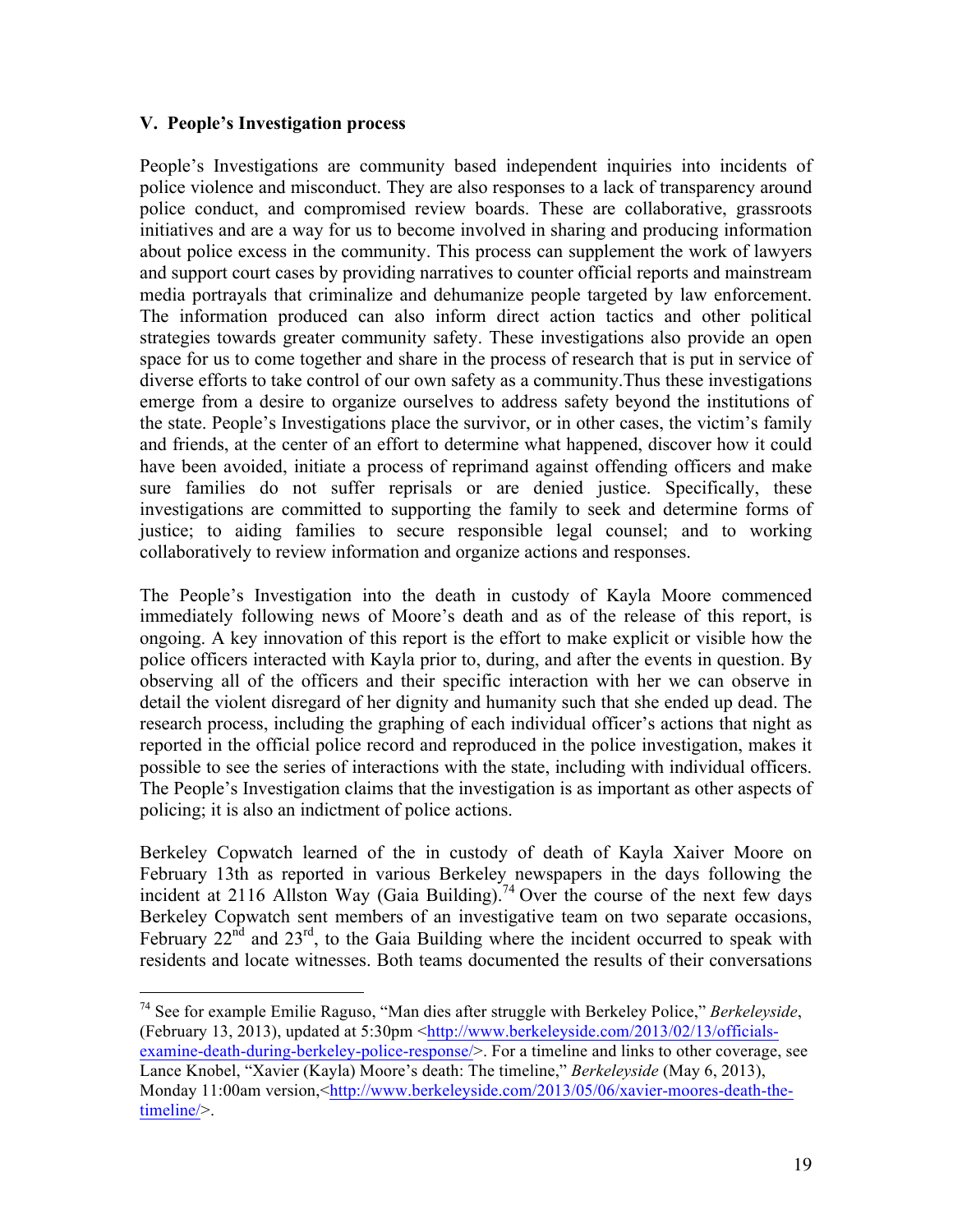and interviews. Following the investigative teams' visits to the site of the incident, Berkeley Copwatch made contact with Moore's family and friends as well as identified concerned civilians thus collectively launching the People's Investigation.

As part of the People's Investigation, members of Berkeley Copwatch began requesting documents from the Berkeley Police Department. This included their Crisis Intervention Training (CIT) Orientation package; the Detail Call for Service Report; their "WRAP" restraint policy; their Transgender Awareness policy; the coroner's report and the police investigation report. Berkeley Copwatch also requested budget information on mental health services from the Berkeley Department of Health Services. From the family, and this was later corroborated by police documents, we learned that officers had been to Moore's residence previously in response to moments when Moore was experiencing mental crisis. Thus, officers were aware on the night of the in-custody death that Moore was someone with a past history of emotional crisis. Dispatch and at least some dispatched officers had prior knowledge of Moore's condition. They knew that this contact would require an evaluation of Moore's medical situation ("Med eval").

On April 1, 2013 we sent a Public Records Act Request (PRA) to the District Attorney's office. The District Attorney did not respond to the PRA. The office alerted us that no investigation had been completed by their office because this was not an officer involved shooting. We learned that without the discharge of a firearm, the incident is left for the police department to investigate since the District Attorney's office does not conduct an independent investigation.

We contacted the Coroner's Office at the Alameda County Sheriff's Department to determine the status of Moore's case (#2013-00-538) and to gather the autopsy and toxicology reports. Here we discovered that there was a police hold in place from the Berkeley Police Department insuring that no information could be released to the public. We were informed that it could take up to 6-8 months for the records to become public. In addition, we learned that officers requested a "Wrap" device and a spit hood to be used on Moore. As part of the investigation, we requested information on the department's WRAP policy and also policies such as the use of spit hoods. While we were able to access the Berkeley Police Department's WRAP policy dated from 2008, we learned that there are no policies for the BPD governing the use of spit hoods.

The People's Investigation organized together with concerned citizens and various groups across the Bay Area to demand that the Berkeley Police Department release the BPD incustody death investigation and the coroner's report detailing the findings of their investigation regarding that evening. These demands were asserted at a rally and speak out at the Berkeley City Council Meeting on April 30, 2013 where one member of the family was forcefully handled by police officers on the floor of the council meeting. Within days, the Berkeley Police Department released the investigation and the coroner's report.

It can be very useful to review old reports or policy statements. For example, we reviewed the Berkeley Police Review Commission Report of Findings based on a Board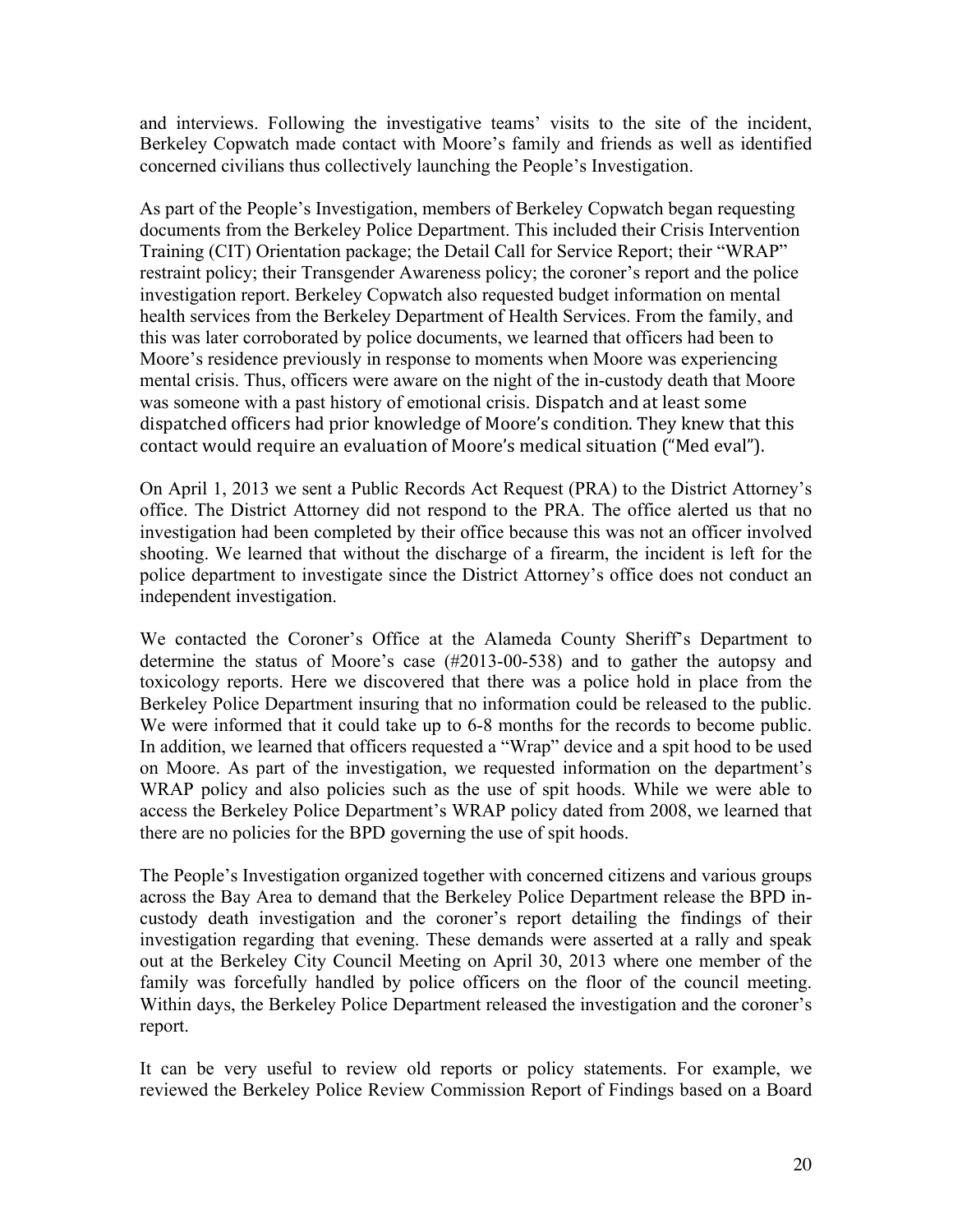of Inquiry Hearing held May 21-22, 1991.<sup>75</sup> This particular inquiry and report, known as the "Lindstrom Report," revolved around the death in custody of James Lindstrom who was a schizophrenic man. He stopped breathing following a beating by Berkeley Police officers who also kneeled on his chest.

The investigation also required that we meet with members of the Berkeley Mental Health Commission and other groups, including Peers Envisioning and Engaging in Recovery Services (PEERS) a nonprofit group dedicated to providing a variety of mental health services. It can be very useful to meet with groups organized around similar cases across the Bay, where police responded to people in mental health crisis and in some cases, killed the person in crisis. With these groups, we discussed the state of mental health services in Berkeley, and we learned of viable alternatives that do not involve the police as the first responders. We attended meetings of the Mental Health Commission, and invited members of the community to speak with us further about these possibilities. Collectively we generated options that would better serve the community and those in crisis, including families who struggle to support loved ones who experience crisis.

We also spoke with witnesses and neighbors at the memorial celebration and gathering outside of the Gaia building. On April 17, 2013, on what would have been Kayla's birthday, Berkeley Copwatch, together with Kayla's family and friends and other groups organized a celebration remembering Kayla's life. <sup>76</sup> We gathered in front of the Gaia building where Kayla had lived and died. We celebrated Kayla with blown up photographs of a smiling Kayla and Kayla flashing a peace sign, and with poetry and music, cupcakes, and flowers. The space of the celebration allowed us to collectively contest any attempt to erase her life or to criminalize her in the media. The space also made it possible for the People's Investigation to generate new information. We were able to speak with people who lived in the building about what they had witnessed the night Kayla died. We spilled out into the street and talked to people throughout the afternoon and handed out hundreds of flyers demanding the release of the police investigation report and coroner's report. In a large festive group we then made our way

<sup>75</sup> Police Review Commission, City of Berkeley, "Report of Findings of Police Review Commission Board of Inquiry Hearing Held May 21 & 22, 1991," (Berkeley, n.d.).

<sup>76</sup> The birthday celebration for Kayla parallels the *escrache*, a political space that emerges in Argentina organized by families and friends of people disappeared by the Argentinian state. In the *escrache*, people gather to celebrate missing comrades but to also expose the violence directed at them without expecting any specific form of "justice" or punishment carried out by the state. The space of the *escrache* not only promotes new approaches to justice but generates information about resistance to state violence. See Brian Whitner, *Genocide in the Neighborhood* (Oakland: Chainlinks, 2009). This celebration parallels another local project of remembering and making visible grief and violence, Our Hallowed Ground (a project of *Love Balm for My Spirit Child*). Artist Arielle Brown collaborated with mothers and grandmothers across the Bay Area who have lost children to police and street violence and gathered *testimonios* of life and loss. These testimonios generated monologues that were then performed on the sidewalk or street where the loss happened, making visible the militarization occuring in our communities, the violence disproportionately experienced by people of color, and the complexity of social networks that violence interrupts.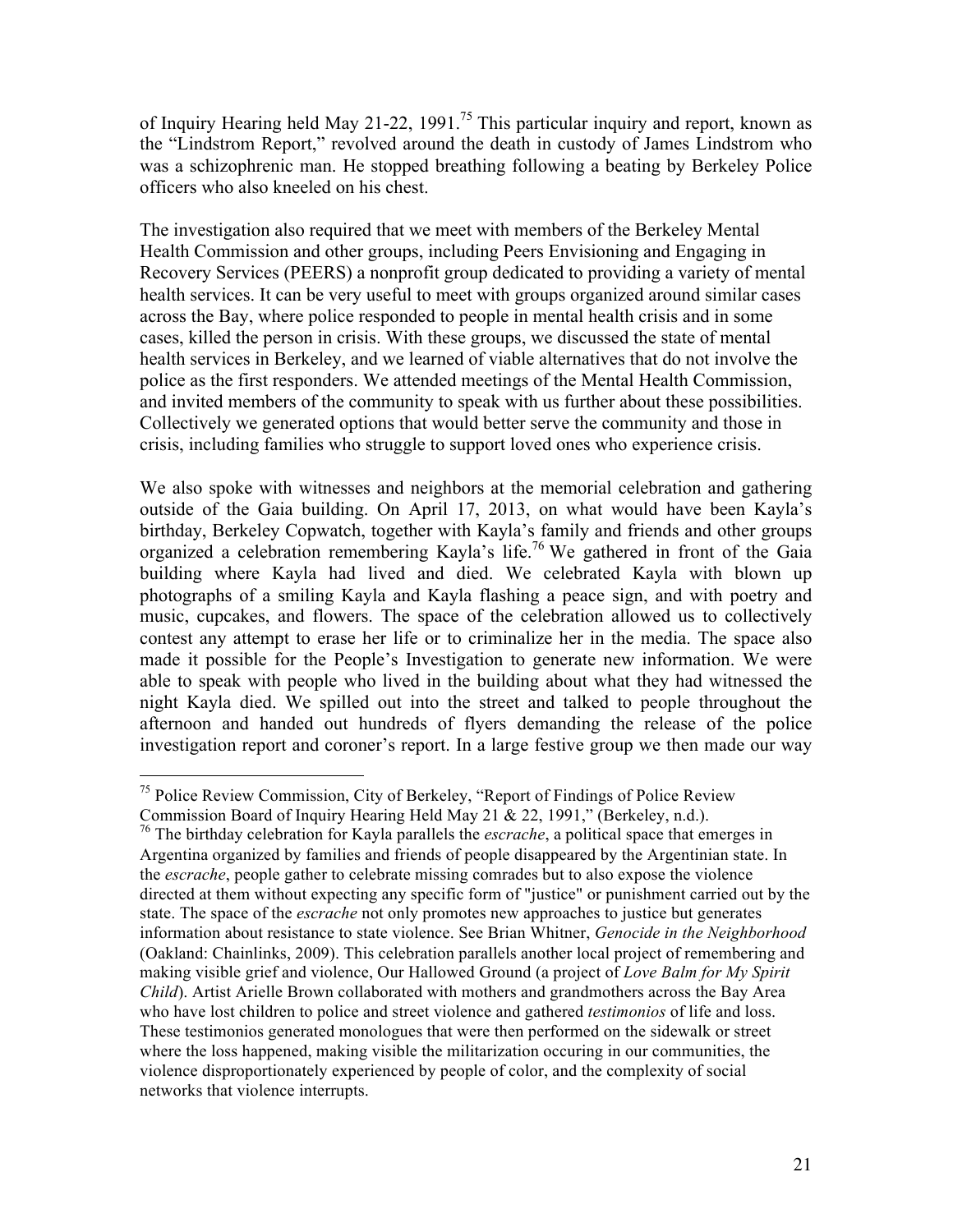to the Berkeley Police Department, with our music and banners, and an oversized Public Records Act Request that we had crafted together on a posterboard demanding that the police release the results of the investigation and the coroner's report. We taped this to the door of the Police Department and held a rally out front where people shared stories of police killings and violence. In addition to the interviews conducted in the days directly following Kayla's death in February, we were able to gather more information and contacts as well as compare the statements gathered over the course of the investigation to the evidence and overall narrative of the police investigation report.

Following the release of the investigation report, which included the coroner's report, we made copies and distributed them across members of the People's Investigation team, including family members. We used the investigation report as an opportunity to gather everyone involved and some supporters to generate more information about the case and to advance a shared analysis that would encourage new strategies to emerge collectively. As part of that effort, we created a graph of all the officers involved in order to mark out the responses of each officer, including each officer's role in the incident, their statements about that night, and recorded reflections on what happened in the room. We were able to observe that police officers knew whose apartment they were entering, and that they acknowledged a prior history with Moore including recognition of her mental health issues. In order to understand what the officers who responded knew about Moore, how they participated and what their various levels of understanding about what was happening at the time, and most importantly, the amount of force being applied to Moore at any given moment, we created a graph of officer interaction with Moore. We began classifying key information gleaned from each officers' statements to investigators about the incident which were contained in the final police investigation. In a vertical column on the left side of the spreadsheet, we listed all of the officers who participated in restraining Moore on February  $13<sup>th</sup>$ , 2013. In a row across the top, we wrote critical questions, including:

- Which officers believed that they were acting in service of a valid warrant?
- What prior knowledge did responding officers have before they arrived?
- How did each officer apply force to restrain Moore?
- What did each officer observe other officers doing?
- Which officers assisted in resuscitation efforts?

These questions, as well as others, were answered as we read each officer's statements and inserted relevant quotes into the corresponding cell. The result was that we were able to take the totality of responses and make visible patterns that make explicit the officer's interactions with Moore. Patterns included a) most officers were applying their strength and weight to restrain Moore b) some officers knew her from past incidents c) no officers identified themselves as offering Moore artificial respiration as she was dying. It is from here that we formulated our analysis of the policies, protocols, and training.

We then read the draft of the People's Investigation report and the police investigation report against various reports from other similar incidents including from different states and from the United States Department of Justice investigations of police responses to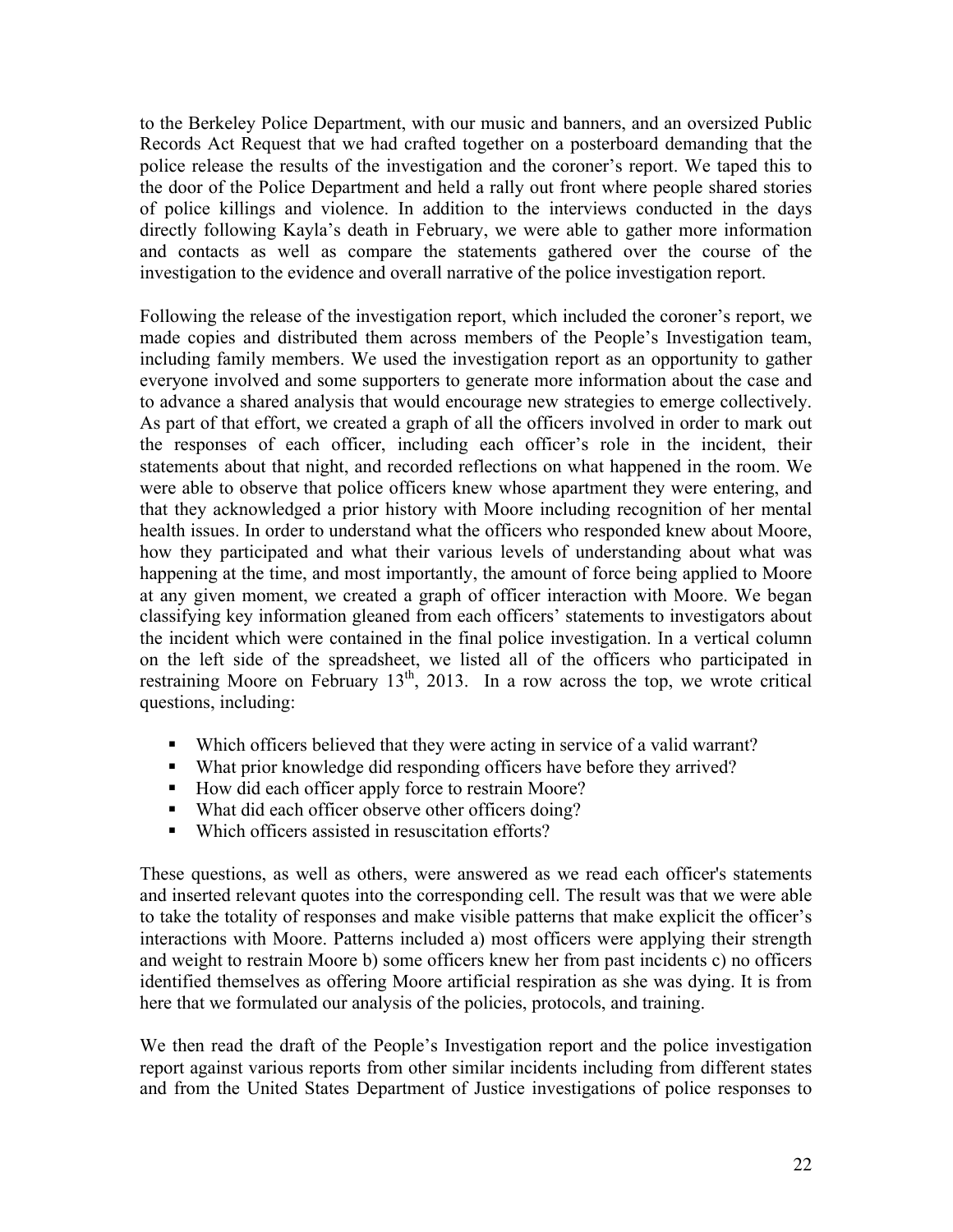people suffering mental crisis. We also reviewed the situation nationally and noted trends. From here, we deliberated collectively on recommendations.

#### **VI. Analysis of Policies, Protocols, and Training**

#### 1. Procedure/Policy Issues

A. Police conducted an inappropriate background check. The caller who contacted BPD to request assistance was John Hayes, who resided in the same apartment as Moore. He reported that Moore was having a mental health episode and that Moore had demanded that Hayes leave the apartment. When officers arrived on the scene, Hayes provided information to officers and assisted police entering into Moore's residence. BPD later ran a background check on Hayes and discovered that he had an outstanding warrant for \$5000. He was immediately arrested. The People's Investigation asks why Hayes was given a background check. Unless there is a reasonable suspicion to place a person under detention for a specific criminal act, we are concerned that the routinization of background checks can dissuade individuals from seeking the assistance of city services.<sup>77</sup> Further, people should not be subject to background checks or arrested based on their proximity to an unrelated situation that involves the police. This practice widens the net of police surveillance and discipline in a way that threatens individual rights and liberties.

B. There was an unnecessary escalation of the situation. According to the officers' descriptions of events, it is evident that there is no significant difference in police protocols for dealing with a resistant suspect of a crime and an individual in the midst of a mental crisis. It is evident to the People's Investigation that there were no efforts by officers to employ even basic de-escalation techniques such as listening to the person, explaining what was happening or going to happen, and allowing time for questions or discussion. There was no attempt to minimize physical contact with the person. Starting from the moment of entry, force was the primary tactic employed to address Moore and resolve the situation. There were no Crisis Intervention Team officers or emergency mental health workers available or called to the scene.

A 1998 BPD report cites Sergeants Lopes and Faeth offering recommendations for families dealing with crisis. They state that callers should be prepared to provide a brief description of the individual's behavior (and likely outcome) to the police dispatcher. If a caller can recognize and communicate to dispatch that an individual may, for example, be experiencing a psychotic break which in the past has led to prolonged hospitalization, the

 $^{77}$  In one recent study as many as 45% of respondents reported that they would not contact police if they were a victim of or witness to crime for fear of triggering an investigation of their status. This is particularly true for populations stigmatized in the media and elsewhere and for those specifically targeted by a variety of law enforcement agencies through practices that include immigration enforcement, racial profiling, and anti-homeless harassment. These figures are from a recent report by Nik Theodore, "Insecure Communities: Latino Perception of Police Involvement in Immigration Enforcement," (Chicago: Department of Urban Planning and Policy, University of Illinois at Chicago, May 2013).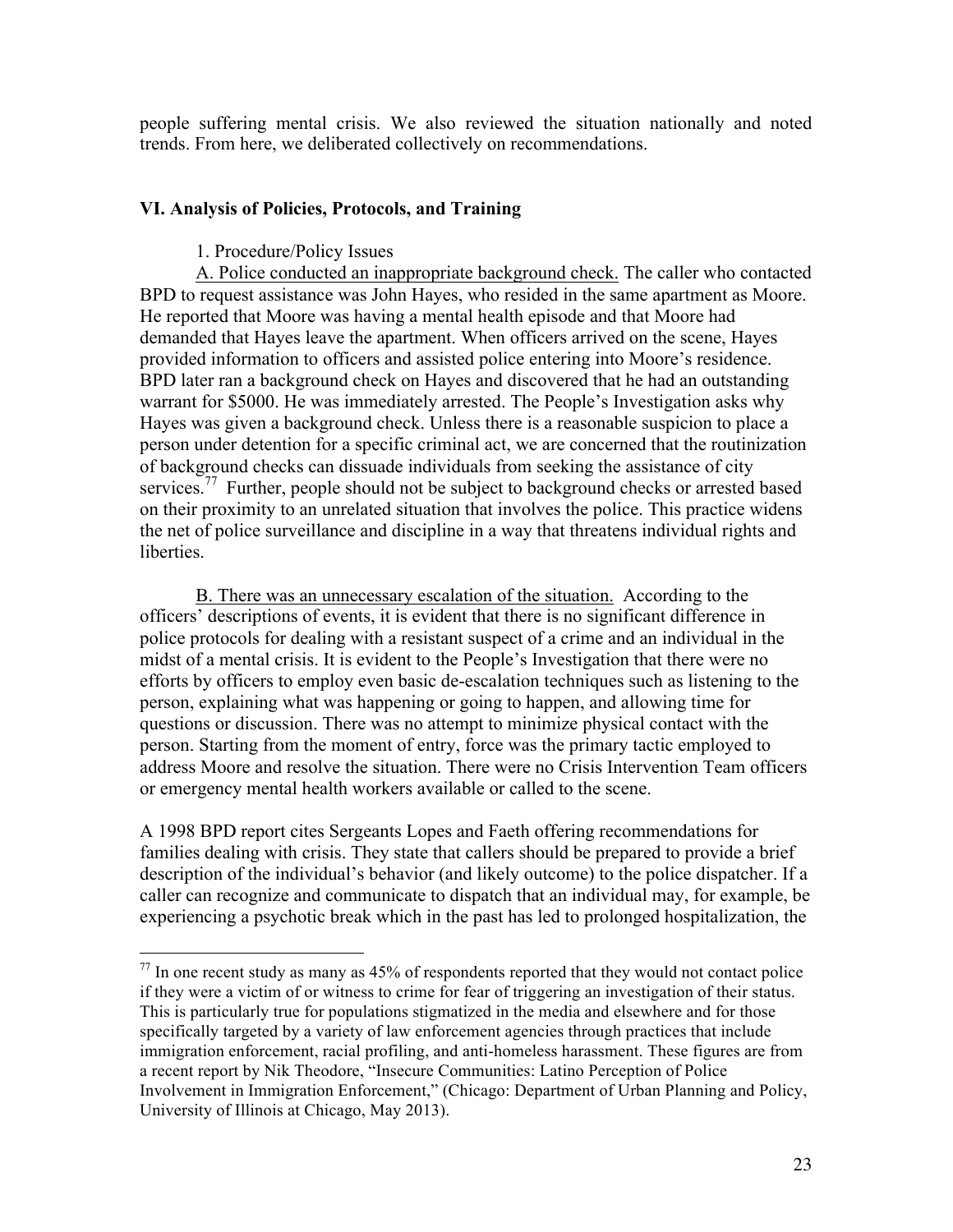officer is able to eliminate other possibilities and respond accordingly.<sup>78</sup> In the case of Moore, officers responding to the call were aware of Moore's history of crisis, a fact which statements from both Moore's family and the police investigation confirms.

The joint investigation by the United States Department of Justice's Civil Rights Divisions and United States Attorney's Office for the the District of Oregon of the Portland (Oregon) Police Bureau (2012) emphasizes in its assessment of police responses to people experiencing mental illness that "the usual command and control approach does not work effectively with people in a mental illness crisis…. If the response is to reassure the individual of safety, there may be a de-escalation. But, if the response is command and control, it may increase the level of fear and result in an escalation." The investigation summary also points out that, "not all police contacts with people with mental illness are with people in 'crisis.'" Often times, individuals with mental illness may not be in a crisis, but instead will demonstrate signs and symptoms of their illness, which can be perceived as criminal behavior.<sup>79</sup> The report notes the dangers of criminalizing people with mental illness. These dangers are significantly more likely to occur if the response to people with mental illness comes from officers trained to respond to criminals instead of people experiencing variances in mental health.

C. Officers demonstrated an inability to interpret verbal cues and an inability to remember these. It is evident in the police investigation report, statements, and the witness interviews conducted by the People's Investigation, that officers were unresponsive to any communication from Moore throughout the incident. Most officers involved in the incident have little or no recollection of the words Moore was using or what she was communicating during the struggle. Those who remember her words recall things like, "get off me." Neighbors of Moore recounted hearing Moore yell, "get off me,","don't touch me," and "you're hurting me."<sup>80</sup> This failure to respond to the detainee can be considered a factor in escalating a situation that could have been handled without engaging in such drastic physical contact and struggle.

D. Officers failed to disengage. When it became apparent that taking Moore into custody was going to be more difficult than first imagined—and several officers attest to this realization in their statements throughout the police investigation report--officers should have withdrawn and reassessed the objectives of their plan. Officers needed to assess whether it was worth risking Moore's life with excessive force to protect her from herself. Officers did not disengage even when they realized that the level of force necessary was greater than the threat the situation posed. They also knew Moore was

<http://www.justice.gov/crt/about/spl/documents/ppb\_findings\_9-12-12.pdf>.

 $78$  Rafael Herrera, Sergeant David Faeth, David Wee, and Lieutenant Russell Lopes, "What Happens When You Have to Call the Police?," speaker notes compiled by Thomas T. Thomas, National Alliance on Mental Illness (NAMI): East Bay Chapter (May 27, 1998), <http://www.thomastthomas.com/NAMI.htm>.

 $79$  United States Department of Justice Civil Rights Division and United States Attorney's Office for the the District of Oregon, "Letter to Mayor Sam Adams Re: Investigation of the Portland Police Bureau," (September 12, 2012),

<sup>80</sup> This information is from witness statements, including from the People's Investigation.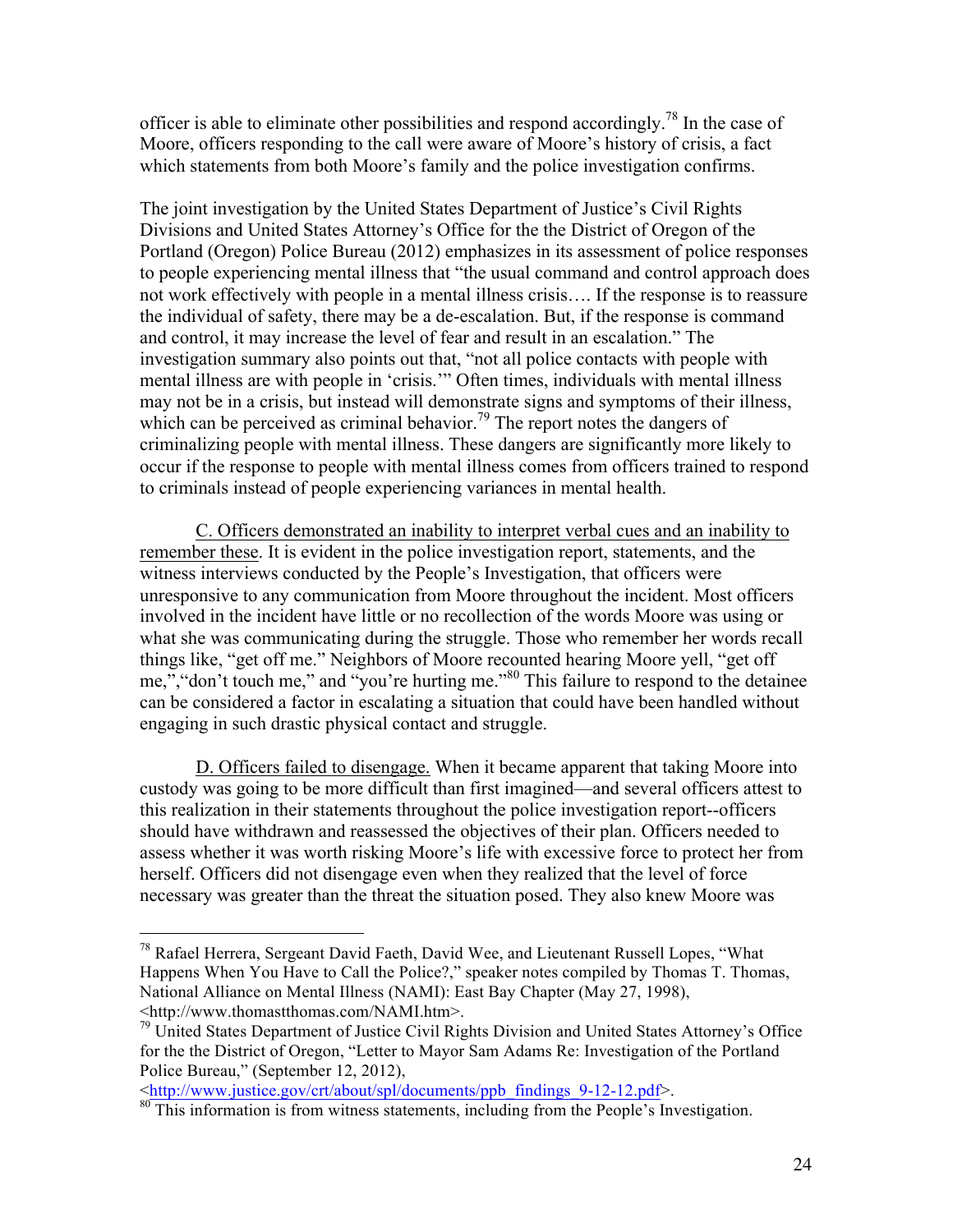physically compromised due to her weight, disability, and possible drug use that day. Repeated efforts to win her cooperation and calm the situation should have been made. They should have recognized the coalescence of factors that are known to contribute to positional asphyxia and made efforts to reduce these risks.

E. Officers failed to make use of caregiver present to de-escalate. Officer Brown engaged with Moore and subsquently fell onto the futon in Moore's apartment with Moore and Officer Tu. At this time, Officer G. Brown reported that she saw another man in the apartment. This was Edward George Sterling, Moore's caregiver and friend of many years. Sterling could have been instrumental in calming the situation if he had been allowed to remain and to speak with Moore. Unfortunately, Officer Brown ordered Sterling out of the apartment for fear that he might be "dangerous."<sup>81</sup> To reiterate, Moore's caretaker had been in the apartment with Moore prior to the BPD's arrival and had been engaged in a series of strategic practices to calm Moore down, including making Moore something to eat. A reassessment of the situation on the part of the BPD that allowed Moore's trusted caretaker back into the apartment might have resulted in a different chain of events that evening.

F. There was inadequate response from officers as first responders. No officers attempted to do assisted breathing support and no officers had a safety mask with which to cover the subject's mouth and begin assisted breathing. Moore's life might have been saved if officers had been willing and able to provide this assistance.

A situation occurred in Ohio when following an arrest, a woman fell down repeatedly and became incoherent. Officers neglected to summon medical assistance following the arrest. When the case was heard in the Supreme Court in 1989, the ruling noted, "it may happen that in light of the duties assigned to specific officers or employees the need for more or different training is so obvious, and the inadequacy so likely to result in the violation of constitutional rights, that the policymakers of the city can reasonably be said to have been deliberately indifferent to the need. In that event, the failure to provide proper training may fairly be said to represent a policy for which the city is responsible, and for which the city may be held liable if it actually causes injury.<sup>82</sup>

G. There was an unnecessary call for a spit hood. As Kayla Moore was struggling for her life, Officer Mathis reports that he went down to his squad car to get spit hoods with the intention of placing one on Moore's face. Currently, BPD has no policies

<sup>&</sup>lt;sup>81</sup> This directly contradicts the recommendations of Lieutenant Russell Lopes of the Berkeley Police Department, who in a 1998 NAMI presentation offered a number of actions families in crisis can take before calling the police. The summarized presentation makes the suggestion, "try to contact your regular care provider, psychiatrist, or therapist. Perhaps the problem can be handled by an adjustment in the client's medication or other non-confrontational approach" (Rafael Herrera, Sergeant David Faeth, David Wee, and Lieutenant Russell Lopes, "What Happens When You Have to Call the Police?," speaker notes compiled by Thomas T. Thomas, National Alliance on Mental Illness (NAMI): East Bay Chapter (May 27, 1998), <http://www.thomastthomas.com/NAMI.htm>.

<sup>82</sup> *City of Canton, Ohio v. Harris*, 489 U.S. 378.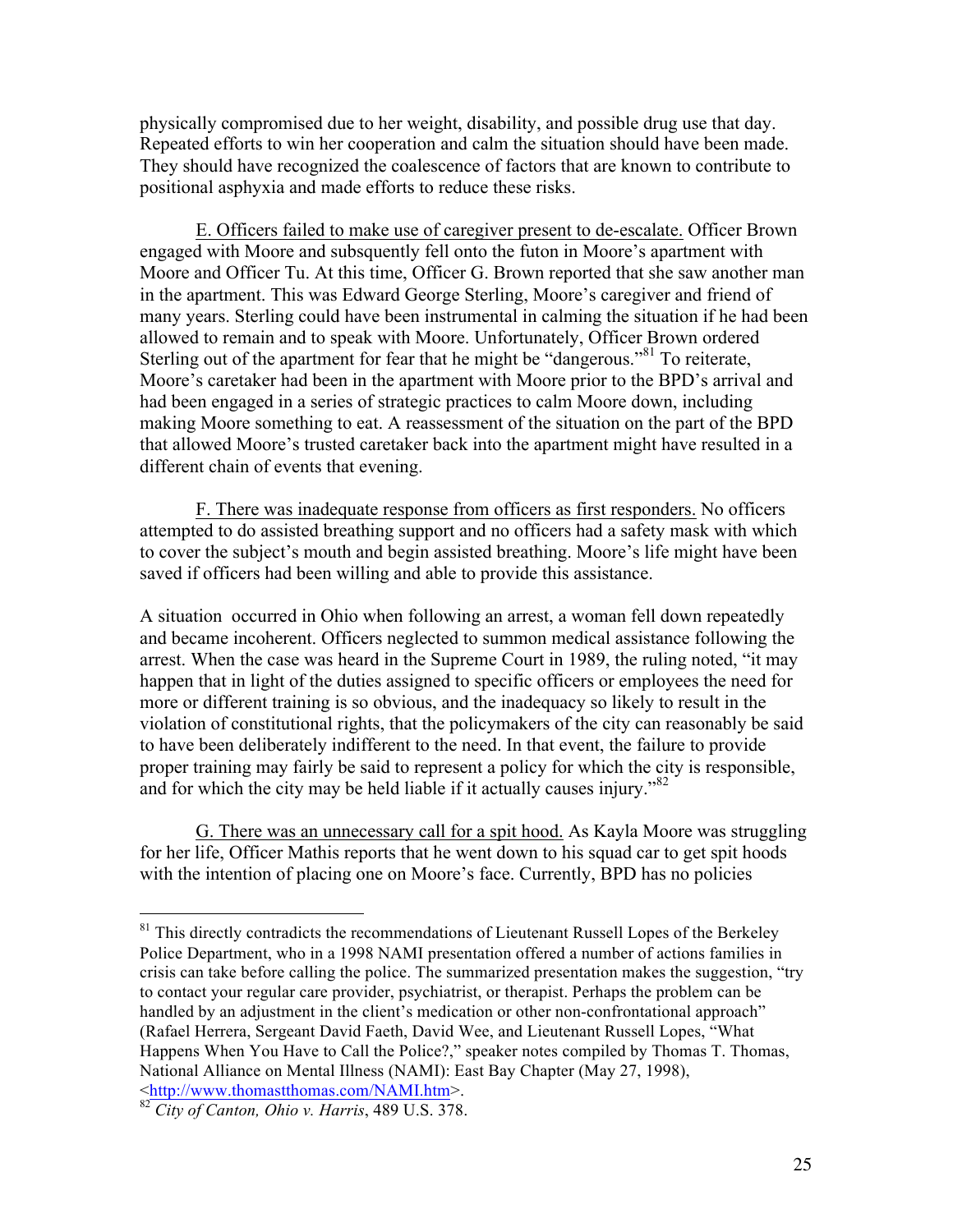governing the use of spit hoods.<sup>83</sup> However, there are serious issues of concern raised around the use of spit hoods, including an inability of hooded subjects to identify arresting and assisting officers, the tendency for spit hoods to escalate the subject's level of fear as well as the enhanced likelihood of choking or aspiration of blood or vomit that could result from the impact of the hood, especially if this person is thought to be under the influence of drugs or alcohol. Covering an already compromised person's face impedes the ability of officers to safely monitor the respiration of that individual.

H. Officers demonstrated insensitivty towards a transgender person. While the People's Investigation was able to procure BPD policy on Transgender Awareness the documentation of the officers' verbal and active responses throughout the incident evidences a lack of sensitivity to Moore's gender and body. This may have played a critical role in the officers' decisions about how to respond or what first aid they were willing to provide to her when she stopped breathing. Testimony by one officer to a superior officer reveal that he was uncomfortable and possibly unfamiliar with transgendered people. An officer discussed or referenced Moore as an "it" throughout the encounter and subsequently in testimony, referring to her as, "it was a uh, pre-op transgender or transsexual or something like that." <sup>84</sup> These statements demonstrate discomfort on the part of an officer with the body before them.<sup>85</sup> Officers allowed her to be stripped of her clothing and transported nude. These attitudes of the officers reveal an alarming willingness to disregard the dignity of a member of our community and as a result place that person at risk of serious bodily injury or even death.

2. Officer Misconduct Issues

A. There was no legal basis for arresting Moore. Officer Brown did not have a legal basis for attempting to take Moore into custody. There was no probable cause to arrest Moore on scene for any criminal activity. The warrant from San Francisco was not confirmed. The police investigation attests to the fact that the warrant was not confirmed: "Smith told Brown about the warrant but advised he was unsure if it was for Moore because of the birth year."<sup>86</sup> Officer Smith stated that he told Officer Brown that he needed to confirm the existence of a valid warrant. Officer Brown decided to proceed with the arrest without confirmation of the warrant. Despite the fact that the "records bureau operator advised of no warrant for Moore. Smith passed on the information to Brown on a field interview card."<sup>87</sup> Furthermore, Officer Brown did not have justification based on her own observations to assert that Moore was a danger to herself or others. In fact, Moore was in her own home with her caregiver when police officers arrived.

<sup>&</sup>lt;sup>83</sup> A PRA from Berkeley Copwatch confirmed that the BPD does not have a spit hood policy.

<sup>&</sup>lt;sup>84</sup> Berkeley Police Department, "In-Custody Death Investigation: Xavier Moore," (2013), 298. <sup>85</sup> BPD bulletins warn that, "Since the expansion of the definition of gender now includes transgendered people, harassment and victimization of individuals who have changed their sex, or who are in the process of sex reassignment, or who have gender presentations or characteristics that seem to conflict with an observer's perception of the individual's sex, is not to be condoned or sanctioned." Berkeley Police Department, "Transgender Awareness," *Berkeley Police Department Training and Information Bulletin*, N: 275, (January 2000), 2.

<sup>&</sup>lt;sup>86</sup> Berkeley Police Department, "In-Custody Death Investigation: Xavier Moore," (2013), 86.

<sup>87</sup> Ibid., 87.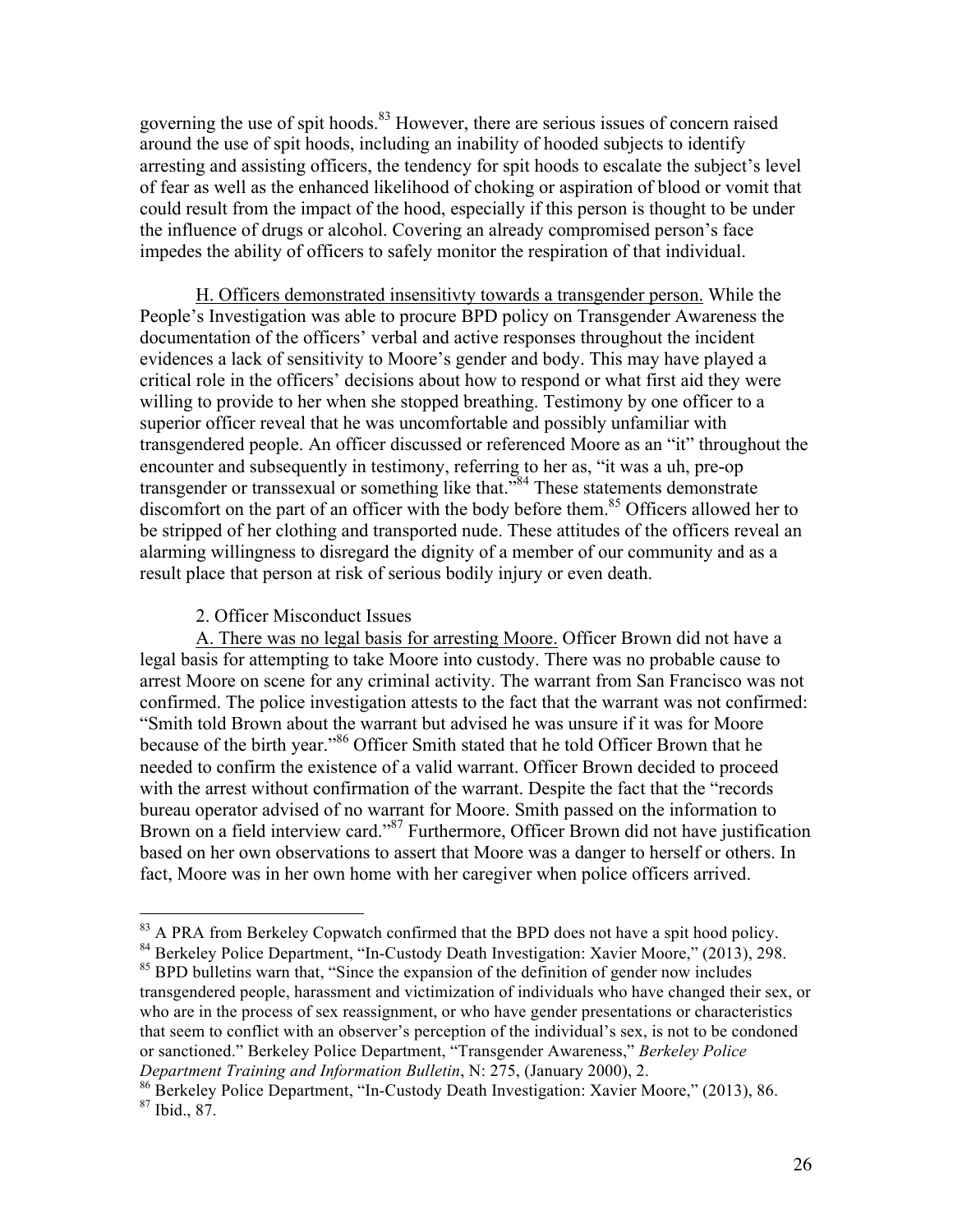B. Police engaged in an excessive use of force. Officers knew that Moore was very overweight, possibly under the influence of alcohol and/or drugs, and that she had a history of mental illness. Attempting to violently restrain Moore on the futon contributed to the risks of positional asphyxia and other potentially lethal outcomes. Although she, together with the officers who had approached her "hands on," accidentally landed on the futon when two officers attempted to arrest her, they should not have attempted to restrain her and take her into custody by straddling her. According to Brown, Tu straddled Moore.<sup>88</sup> Several officer statements also confirm that the full body weight of several officers was employed to prevent Moore from kicking, even after her arms had been handcuffed behind her back.<sup>89</sup>

Recently the Department of Justice investigated the Portland Police Bureau as part of an effort to review the Department's responses to community members experiencing mental health crisis.<sup>90</sup> Drawing on *Graham v. Connor*, the report notes that claims of excessive force "in the context of an investigatory stop, arrest, or other 'seizure' of a free individual are analyzed under the Fourth Amendment's objective reasonableness standard."<sup>91</sup> They note that courts adjudicate in individual cases whether less intrusive alternatives existed to the level of force employed. Also of importance is whether police officers issued proper warnings prior to employing force, and "whether it should have been apparent to officers that the person they used force against was emotionally disturbed."<sup>92</sup> Notably, "[e]ven when an emotionally disturbed individual is 'acting out and inviting officers to use deadly force,' the governmental interest in using such force is diminished by the fact that the officers are confronted, not with a person who has committed a serious crime against others, but with a mentally ill individual."<sup>93</sup> Unreasonable seizure of a person is a type of excessive force under the Fourth Amendment.

C. The officers on scene failed to provide crucial breathing assistance. Based on our review of officer statements, there was no attempt to provide respiratory exchange after officers realized that Moore was not breathing prior to the arrival of paramedics.The police investigation states that Officer Tu initiated chest compressions but no assisted breathing was administered to Moore to accompany these efforts.<sup>94</sup> Officers can reasonably be expected to understand the risks of positional asphyxia. Clearly, placing an overweight drug user on her stomach with her face down or to the side, engaging in a prolonged and exhaustive struggle to handcuff her, and allowing four to five officers to apply their full strength and body weight to stop Moore from struggling would increase the risk of death or bodily harm. Although the autopsy lists "drug toxicity" as the cause of death,<sup>95</sup> the actions of officers could certainly have contributed to this lethal outcome.

<sup>88</sup> Ibid., 91 .

<sup>89</sup> Ibid., 17-19.

 $90$  September, 2012.

<sup>&</sup>lt;sup>91</sup> Graham v. Connor, 490 U.S. 386, 394-95 (1989).

<sup>92</sup> *Glenn* v. *Washington County*, 673 F.3d 864, 872 (9th Cir. 2011).

<sup>93</sup> Ibid., 876.

<sup>&</sup>lt;sup>94</sup> Berkeley Police Department, "In-Custody Death Investigation: Xavier Moore," (2013), 9, 337.

<sup>&</sup>lt;sup>95</sup> Ibid., 113.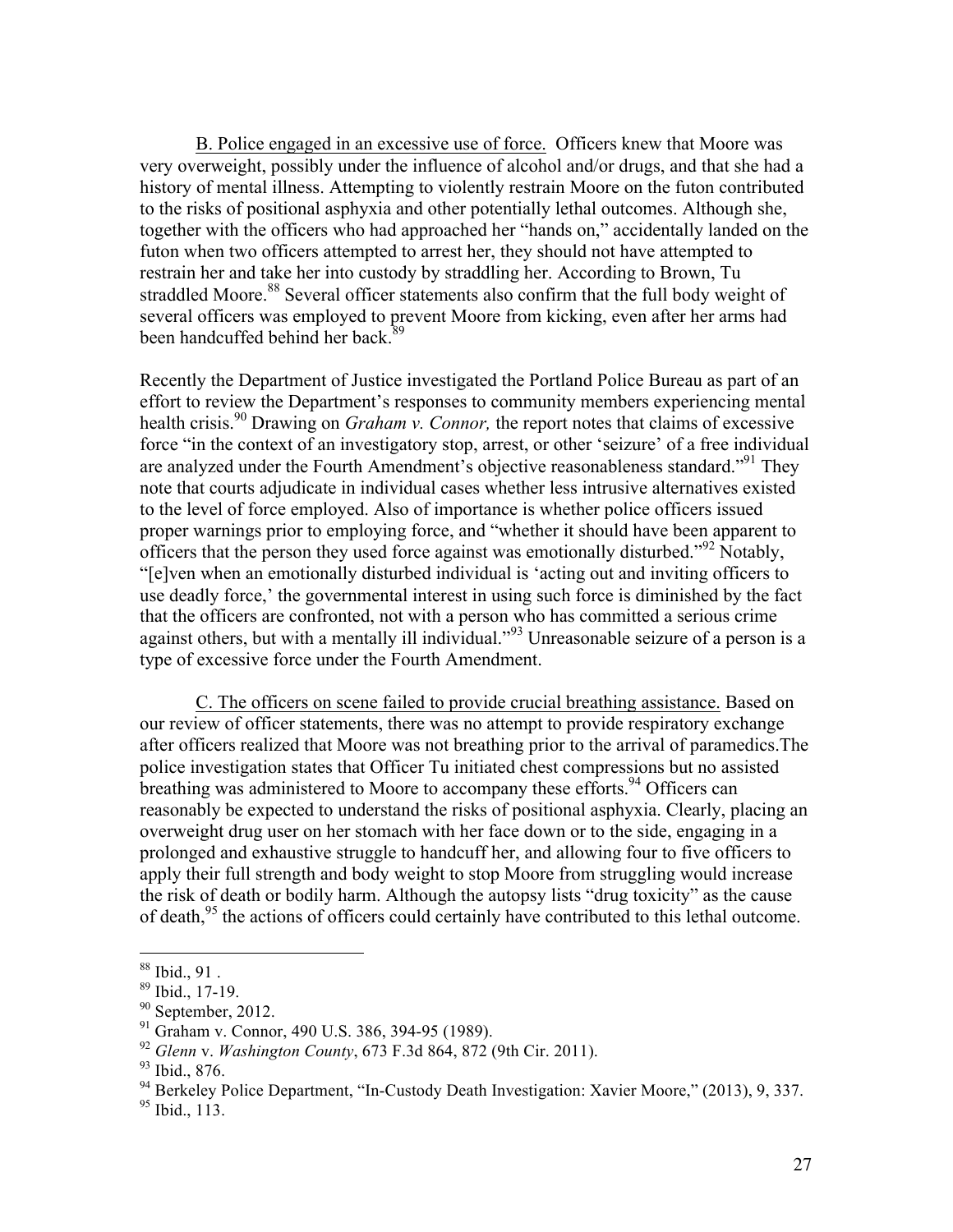Moore was completely able bodied before she encountered officers. It is dangerous and irresponsible for officers to have allowed this confluence of factors to occur. Police officers who make the decision to engage in forceful restraint techniques against an individual should also be prepared in the event that this force results in the subject's cessation of respiratory function. 96

#### 3. Investigation Flaws

A. There was not adequate documentation of search warrant status or evidence gathered. The People's Investigation is interested to know on what authority evidence was taken from the apartment of Kayla Moore. We were unable to locate certain investigative materials in the police report, including a search warrant and affidavit for search warrant if it exists. This makes it difficult for independent investigations and concerned civilians to verify that proper procedures were followed.

The police investigation lists two pages of items taken.<sup>97</sup> On what basis were these items collected? According to BPD General Order I-16 Section 20 (a) Despite the Directive of WI 8102 (a), officers shall not enter a mentally disordered person's residence, or if in the residence at the time of detention/apprehension, search areas beyond the person's immediate control solely to seize a firearm or deadly weapon without express consent or a search warrant." The People's Investigation would hope that such a prohibition would extend these protections to non-lethal articles of evidence as well. If the search of the premises was justified, it would be important to include the legal basis for the search in the report.

B. There is inadequate process for gathering witness testimony. The official police investigation into the in-custody death fails to provide the transcribed interviews of witnesses. The witness statements in the police investigation are paraphrased throughout. At no point in the report were witnesses able to represent themselves in their own words or are their statements unmediated by official viewpoints. Audio recordings of field interviews and complete transcriptions of witness interviews would reflect a more accurate representation of the incident and better account for the exact details regarding the incident.

C. The investigating officer failed to gather information on the mental state of Moore and other information relevant to her well being. The investigator, Sgt. Hong, asks leading questions that shift the focus of the case towards a subject who is treated as a

<sup>96</sup> A recent study in the journal *Medicine, Science, and the Law* addressing death during restraint warns that as part of officer training, "instructors must stress vigilance in monitoring the subject's condition. The process of hypoxia is insidious, and subjects might not exhibit any clear symptoms before they simply stop breathing. Generally, it takes several minutes for significant hypoxia to occur, but it can happen more quickly if the subject has been violently active and is already out of breath. If the subject experiences extreme difficulty breathing or stops breathing altogether, officers must take steps to resuscitate the subject and obtain medical care immediately." J. Parkes, "Sudden Death During Restraint: Do Some Positions Affect Lung Function?" *Medicine, Science and the Law,* 48 (2) (2008): 137-41.

<sup>&</sup>lt;sup>97</sup> Berkeley Police Department, "In-Custody Death Investigation: Xavier Moore," (2013), 337.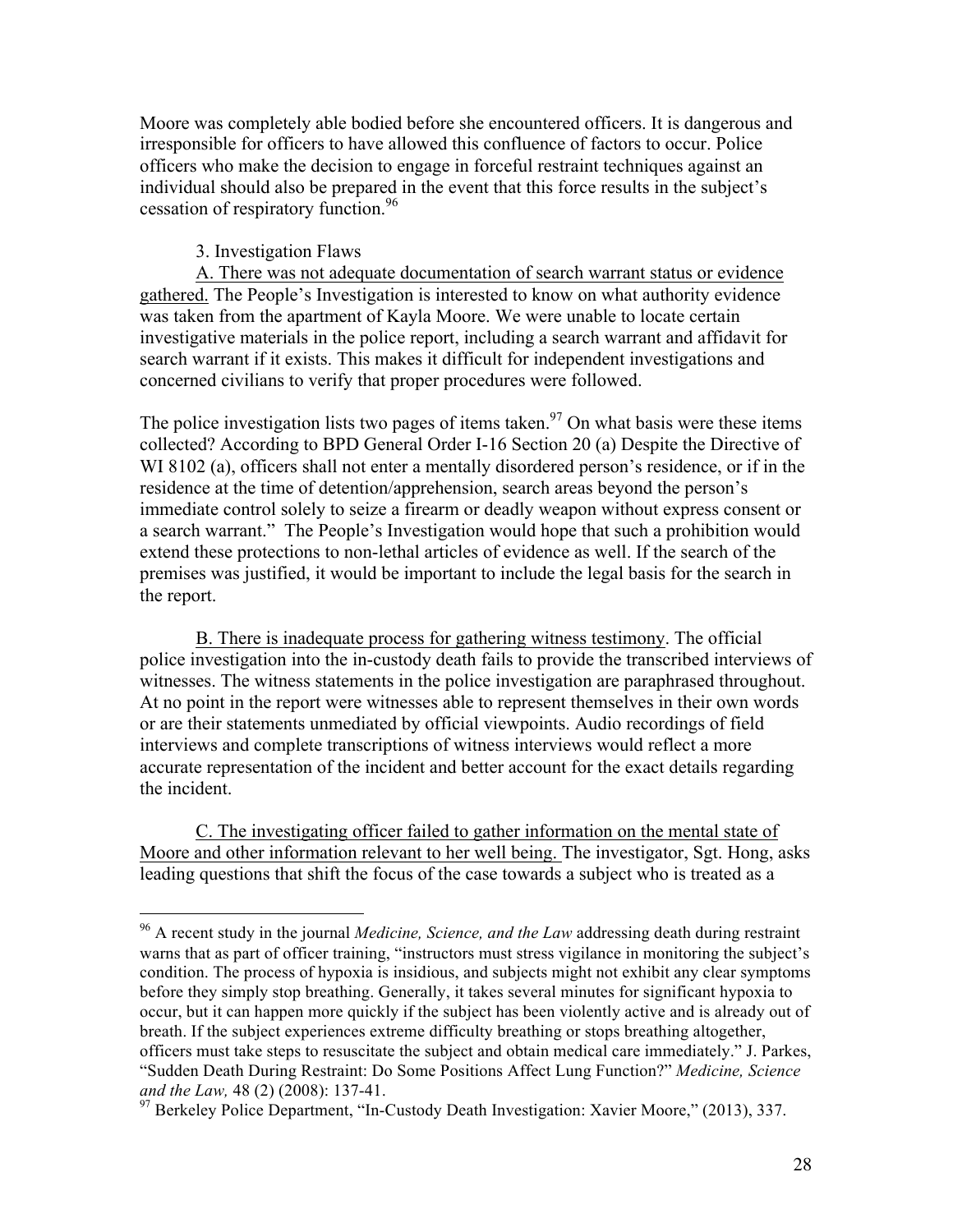criminal. Not surprisingly, Moore was also misrepresented in the public record. Hong asks each officer involved whether they believed that Moore's behavior was related to drug or alcohol use.<sup>98</sup> As the investigator, Hong did not ask whether Moore's behavior might likely have been related to a mental condition or whether any official evaluation of Moore had been conducted. There was no Application for Emergency Psychiatric Detention form included in the BPD's investigation into this incident. In the absence of officer responses and the absence of the application for Emergency Psychiatric Detention, it is not possible to ascertain whether officers conducted any evaluation of Moore's mental state.

In addition, the investigator did not ask officers if they were informed about or trained in regards the dangers of positional asphyxia, in-custody death syndrome, or excited delirium. At no time did the investigating officer ask any of the officers at the scene if there was any assessment of what was causing Moore to resist and what the risks to Moore's health were. This failure could reflect a profound disregard for their training. When officers are authorized to employ restraint techniques on people with mental health issues as well as resistant criminal suspects, there is a greater overall incidence of physical contacts, and thus, a greater probability of injury. The city government must address concerns raised when the police force is called on to respond to people with mental health issues or who are experiencing crisis.

In order to reduce medically serious and lethal outcomes, incidents must be evaluated as to whether officers executed actions within training protocols. The goal will be to determine if they were not prepared properly or acted in contradiction to their training. Failure to gather information from officers on their awareness of the dangers of this kind of restraint in this type of situation undermines any confidence officers are able to respond to health crises. A lack of oversight undermines the ability of the department to assess whether to adjust training or consequence misconduct by officers.

## **VII. Recommendations**

### 1. Procedure/Policy issues

- A. For Berkeley Community
	- Seek alternatives to police when a person is experiencing a mental crisis. Inviting the police into a tense situation can lead to escalation and seriously increase the risk of harm or death to the individual in distress. The inadequacy of the emergency mental health systems is producing lethal consequences for families across the country. Learn more about emotional CPR training and continue to build networks of support so that community based care can be increased. Emotional CPR (eCPR) is a project of the National Coalition for Mental Health Recovery (NCMHR) and is "an educational program designed to teach people to assist others through an emotional crisis by three simple steps: connecting,

<sup>98</sup> See for example, Berkeley Police Department, "In-Custody Death Investigation: Xavier Moore," (2013), 166; 215.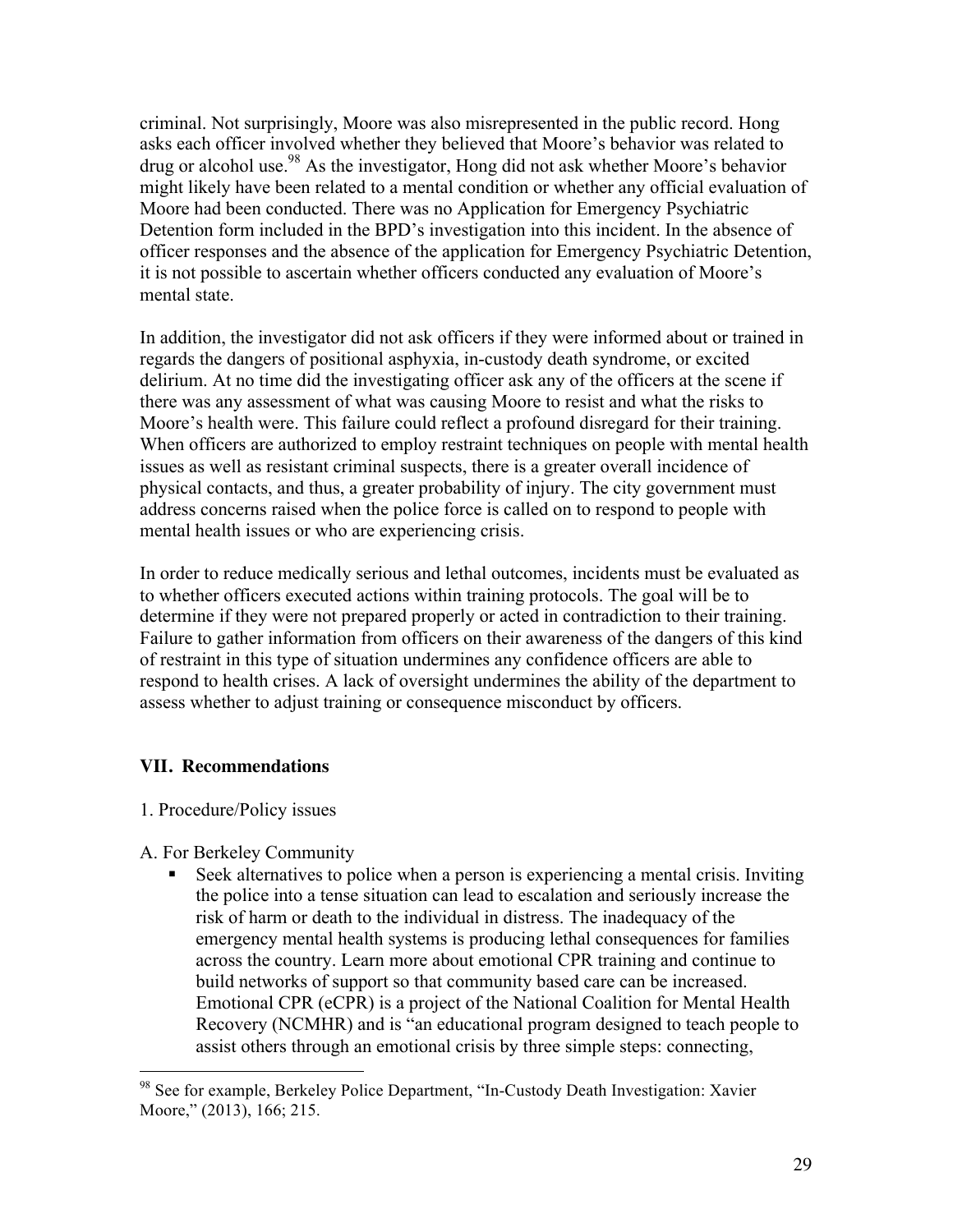empowering, and revitalizing.<sup>99</sup> These steps emphasize the need for deep listening and establishing a feeling of safety, encouraging people to feel more engaged in life, assisting others to reconnect with support systems and loved ones, and supporting people to resume routines to establish health. At the center of eCPR is a sense of "practiced presence" that affirms a sense of mastery for the person experiencing crisis. In short, the healing process is achieved through connections to community.<sup>100</sup>

Contact Peers Envisioning and Engaging in Recovery Services (PEERS) 333 Hegenberger Road, Oakland CA 94621, Phone (510) 832 7337 to learn more about alternatives.

**Lobby for City resources to be directed away from police hardware and away** from increases in police personal. Instead, lobby for resources that can establish an emergency mental health delivery system that does not feature police as the first point of contact for mentally ill people in crisis.

B. For Berkeley Police Department

- Cease background checks on reporting parties without reasonable suspicion. Police officers should not run background checks on individuals who report suspicious activity to police unless reasonable suspicion for a detention of that person is present.
- Create clear distinction between "Command and Control" and "Medical evaluation" protocols. Train all officers to be able to identify and respond to people with developmental disabilities, mental illness, and people having serious mental health episodes. This includes introducing de-escalation techniques for all officers. There should be clear protocols established to work with other responders in situations involving mental health variance, not just the few who choose to take Crisis Intervention Training offered by the county of Alameda. This should be a mandatory training for all officers at the police academy. CIT should be expanded and mandatory for all law enforcement personnel. Measures should be taken to discipline officers, including supervising sergeants, who fail to recognize and revise plans of action in accordance with the dangerous set of circumstances that the arresting officers either percipitate or allow to develop.

 $99$  See National Coalition for Mental Health Recovery, "What is eCPR?", NCMHR <http://www.ncmhr.org/>. ECPR advocate and NCMHR member Lauren Spiro describes eCPR as "a tool of peacemaking" (Spiro, Lauren, "eCPR: A Tool and Practice of Peacemaking," *Mad in America: Science, Psychiatry, and Community*. (Cambridge: Robert Whitaker Publisher, April 4, 2013), <http://www.madinamerica.com/2013/04/emotional-cpr-ecpr-a-tool-and-a-process-ofpeacemaking/>..

<sup>&</sup>lt;sup>100</sup> See National Coalition for Mental Health Recovery, "Emotional CPR: Assisting People Through Emotional Crisis" (NCMHR: 2012), <http://www.emotional-cpr.org/>.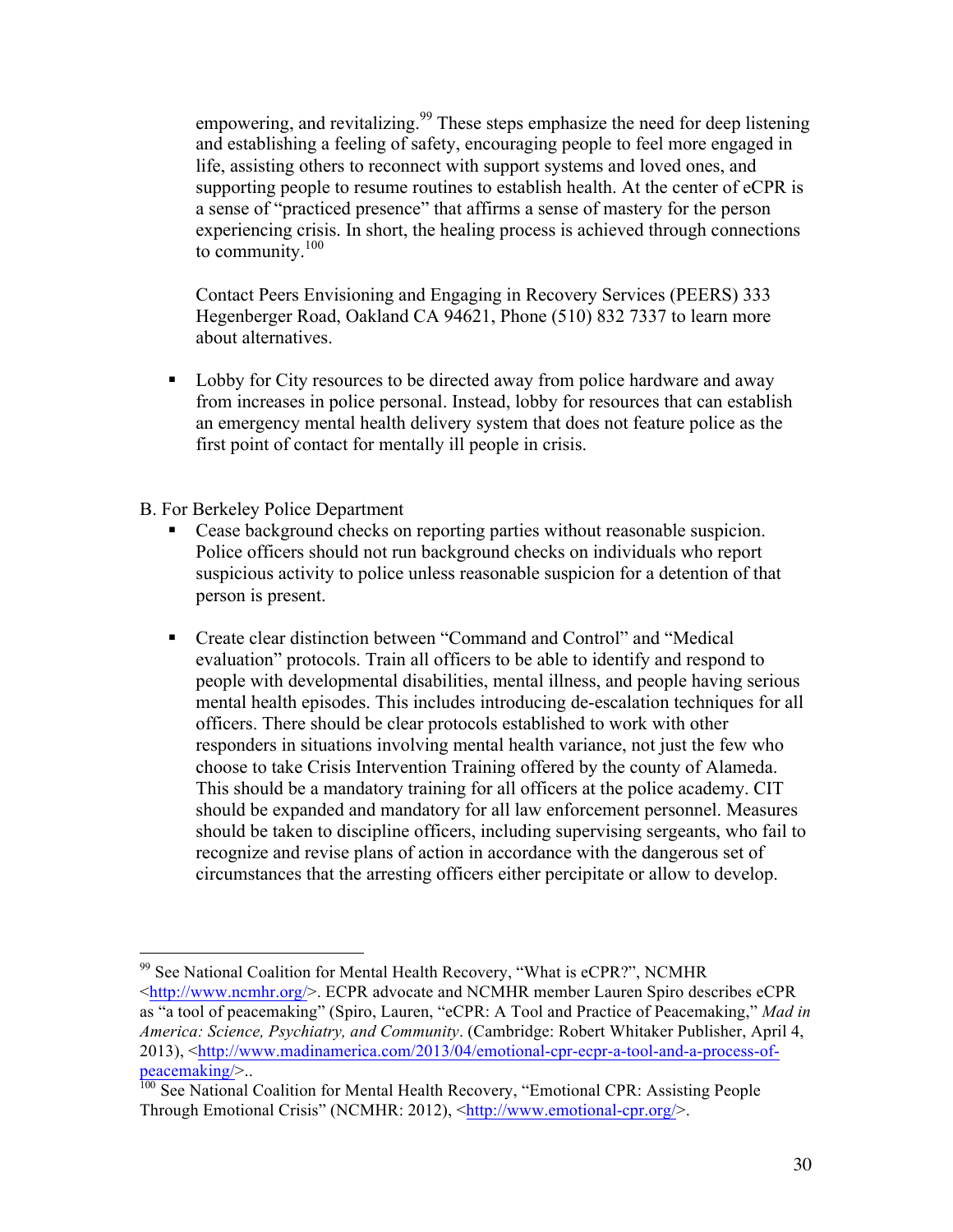- Peace Officers Standards and Training (POST) certified officers acting as first responders should be capable of providing more than the most basic techniques of CPR. POST training stresses the basics of C-A-B (circulation-airway-breathing) and Berkeley officers' training should align with the POST standards, according to Berkeley Police Public Information Officer Jennifer Coats. In normal circumstances officers would be expected to administer respiratory assistance. It is of great concern to us that the officers were either unable or unwilling to provide some type of rescue breathing. Further investigation in this area should be conducted to determine the reasons for the failure to assist in the application of life saving techniques.
- Clarify training protocols. To many people involved in social services the following topics for training of officers are considered commonplace. However, if officers lack these skills, direct/explicit instruction should be provided.
	- o Recall and respond techniques: Officers need training in how to hear individuals, how to recall what is being said and how to respond appropriately. If a person declares they are in pain, officers should be held accountable for responding to that person's communication. Injuries to the individual being detained should be evaluated according to whether they could have been avoided.
	- o Disengagement Strategies: Officers need to know when it is in the interest of safety to disengage from a confrontation and regroup in order to ensure the safety of all persons involved. Evaluation of the whole situation relative to the immediate objective is required. Ability to work with friends and family of the person in crisis should be emphasized and encouraged.
	- o De-escalation Techniques: Officers need to know how to use their words and their body language to calm a person in distress. This is similar to CIT program. Officers should be required to identify deescalation techniques, employ them and be required to use them early in citizen-police encounters.
	- o Transgender Awareness: Officers working in a diverse, urban area need to understand the current issues in gender awareness and how to show respect for all people regardless of their perceived gender. This training should be required of all BPD officers.

### C. For the Berkeley City Council

Identify a civilian point of contact for Berkeley citizens to call when they need help managing a mental health crisis. The City of Berkeley needs to ensure the delivery of emergency mental health services to its residents. Staffing and funding levels are currently too low to provide for adequate crisis intervention and assessment. Revise emergency response system protocols so that Berkeley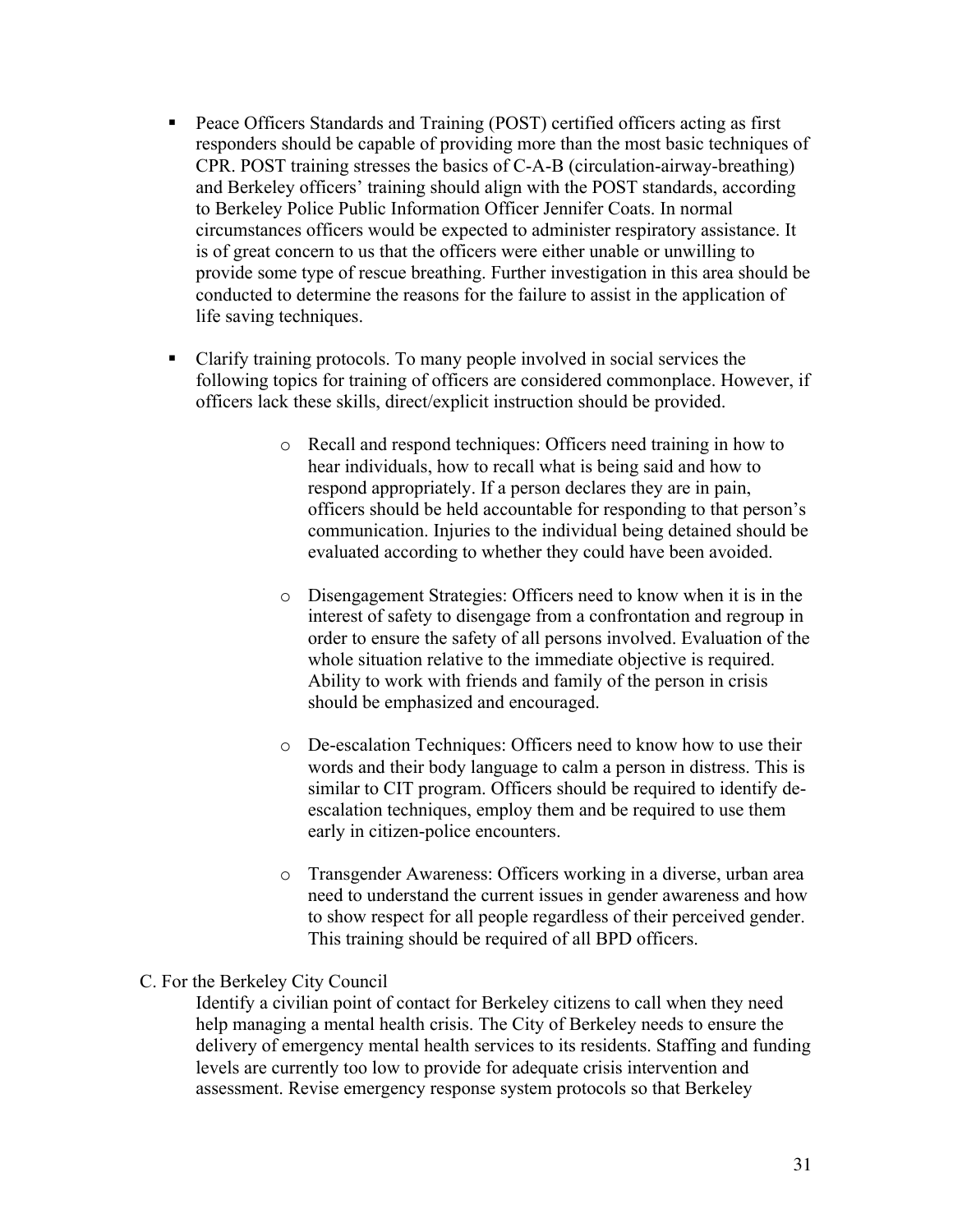officers are only called in when the situation has escalated to the point of imminent danger or where a dangerous weapon is involved. Otherwise, mental health workers should be the primary point of contact during mental health emergencies.

#### 2. Misconduct/Criminal Violations

#### A. For Berkeley Community

The people of Alameda County must demand that ALL in custody deaths be investigated and the results of these investigations should be provided to the families and the public. It is important to note that on April 1, 2013, in response to a direct inquiry from the People's Investigation, the main office of the District Attorney for Alameda County explained that the District Attorney's office does not initiate investigations of in-custody deaths unless the incident involves a firearm. A Public Records Act request was sent to the District Attorney's office for further clarification asking for written confirmation that this failure to investigate is a matter of policy, but as of this writing, no response has been received.

Some of the officers involved in restraining Kayla Moore should have been disciplined and, in some cases, investigated for possible criminal activity related to their actions on the night of Moore's death. We believe that some of the officers involved are potentially dangerous to people with mental health challenges and SHOULD NOT be responding to situations where interactions with people with mental health issues might be required unless or until they have received adequate training.

B. For Berkeley Police Department/Police Review Commission

The following allegations of misconduct have been examined by the People's Investigation process and we believe that there is evidence to support the following allegations against these officers. Although we do not have access to additional confidential personnel information, we base our conclusions on information presented in the Berkeley Police investigation of this incident as well as supporting documentation.<sup>101</sup> We believe that this information justifies action on the part of the Chief of Police to inquire if it is warranted to discipline officers for their conduct related to this incident.

Allegation #1: False arrest Subject Officers: G. Brown #16 and K. Tu #38

Basis: Officer Brown proceeded with an arrest and Officer Tu assisted without having confirmation of a warrant for the arrest of Moore. While Officer Smith ran a warrant check on Moore, the only thing that came back about Moore was a "caution code" associated with her name. According to Officer Smith, "And a \$10,000 warrant out of

<sup>&</sup>lt;sup>101</sup> Supporting documentation includes BPD CIT orientation manual and training bulletins, BPD Detail Call for Service Report, People's Investigation witness statements, and other sources. Please see selected sources at the end of this document for a list of primary documents and their citations.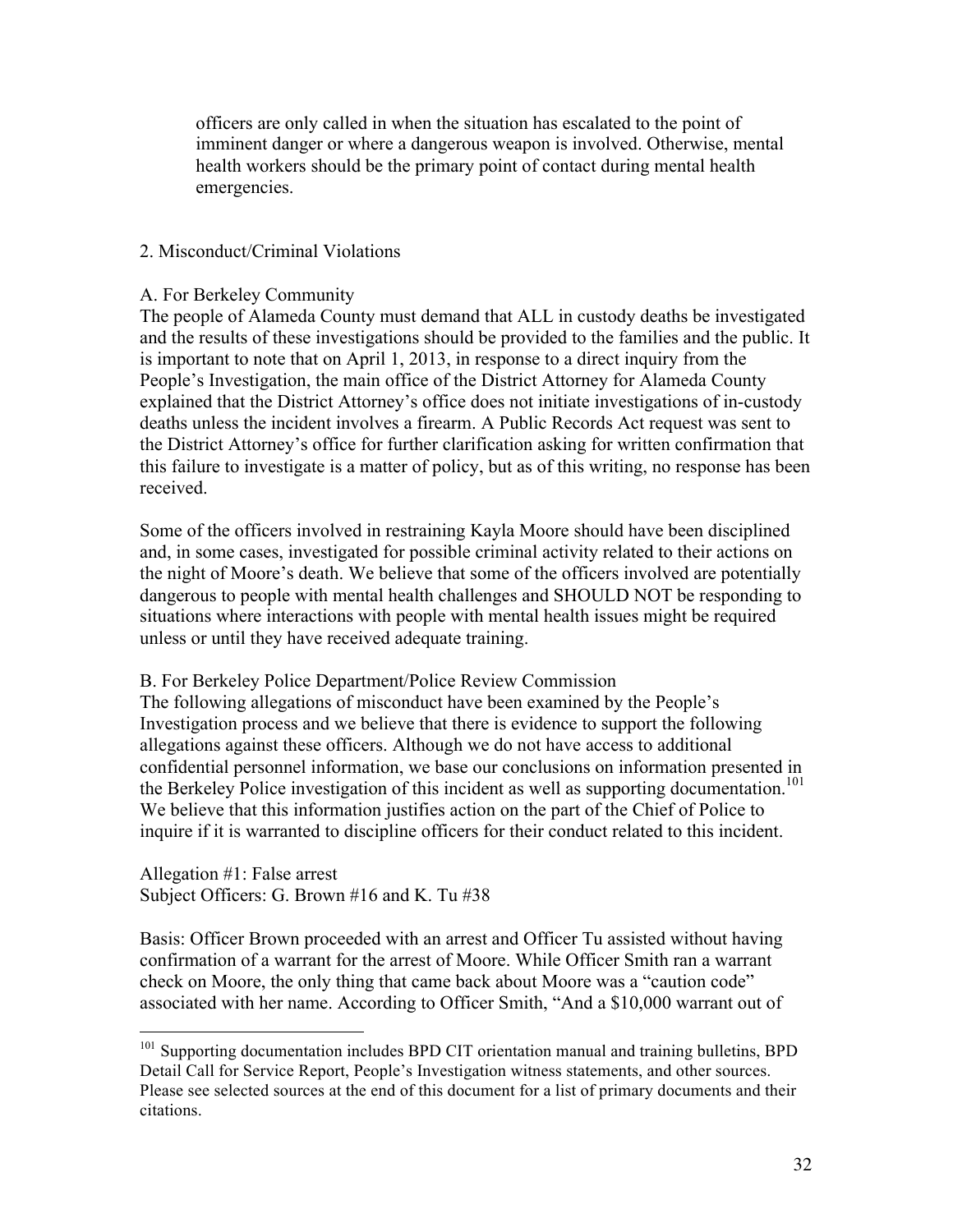San Francisco came up but I didn't have a birth date. So I didn't know for certain if that was them or not but when I ran his name through Telecom they didn't come back with any warrant."<sup>102</sup> No officer should take a person into custody for an outstanding warrant, unless that warrant is confirmed at/by the time of arrest.

#### Allegation #2: Excessive Force

Subject Officers: G. Brown #16, K. Tu #38, N. Kastmiler#104, Officer Smith #3, Officer Mathis #80, Officer Gardner#121, Sgt. Cardoza #S-31, Sgt. A. Phillips#S-17

Basis: These officers and their supervisors are trained in the dangers of positional asphyxia and should have recognized the danger that they put Kayla Moore in when they allowed dangerous conditions to continue without interruption. The visible factors were a) an obese person b) possibly on drugs c) struggling with officers d) face down on a futon. These are all factors that officers should have known could contribute to a lethal outcome. Not only did five to six officers restrain Moore through the use of their full strength and their full body weight while she was face down, they needlessly prolonged the confrontation by insisting that her lower legs be restrained. Officers could have stepped away to a safe distance from the individual and de-escalated the situation. Handcuffed and face down, she did not pose an immediate danger to the officers.

The amount of force used to restrain Moore was unnecessary to ensure officer safety and other techniques for gaining compliance should have been employed.

Allegation #3: Failure To Act Subject Officers: G. Brown #16, K., N. Kastmiler#104, Smith #3, Officer Mathis #80, Gardner#121, Sgt. Cardoza #S-31, Sgt. A. Phillips#S-17

Basis: With or without a legal basis, once BPD officers handcuffed Moore and assumed custody of her, they also assumed responsibility for her medical situation and any condition that they themselves had caused. Once it became known that Moore was not breathing, officers rightly removed the handcuffs, began chest compressions and ensured that her airway was not obstructed.<sup>103</sup> Officer Tu was doing chest compressions, but none of the other officers involved or their supervisors actually provided Moore with assistance breathing.<sup>104</sup> Officer Brown states that "We immediately removed the handcuffs, laid him on his back and began CPR and was relieved by Berkeley Fire Department (BFD)."<sup>105</sup> Officer Tu's statement corroborates that they "began CPR".<sup>106</sup> In fact, Officer Brown who was "holding [Moore's] head" states, "And I said, 'Someone run downstairs, get a mask, get a mask.' And they said, 'B-BFD's here.'" <sup>107</sup> However, based on the investigative notes, it is clear no officer attempted to provide artificial respiration.

<sup>&</sup>lt;sup>102</sup> Berkeley Police Department, "In-Custody Death Investigation: Xavier Moore," (2013), 258.

<sup>103</sup> Ibid., 337.

 $^{104}$  Ibid.

<sup>105</sup> Ibid., 9.

 $106$  Ibid., 11.

<sup>107</sup> Ibid., 338.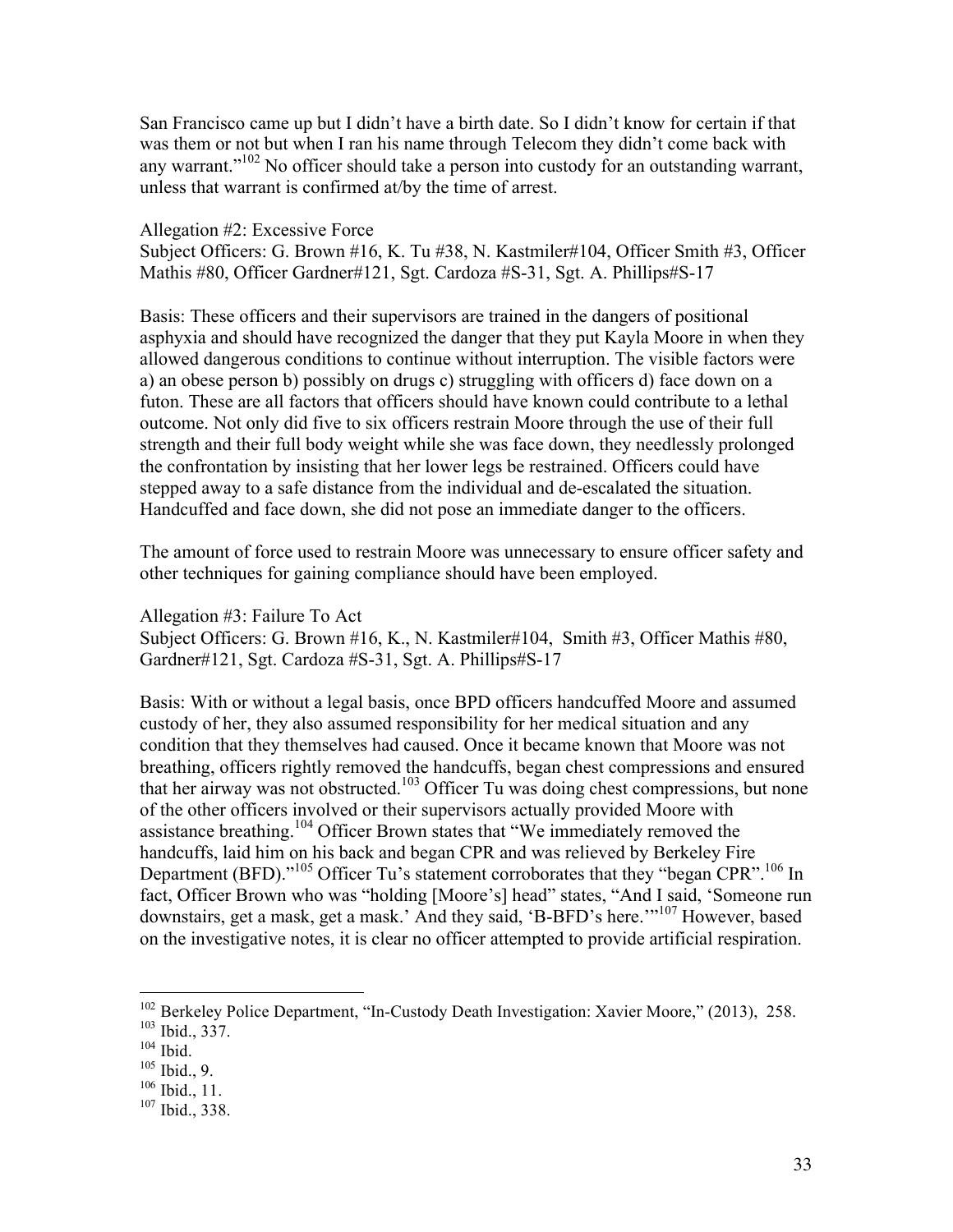All of the officers had a moral, if not legal, responsibility to assist Moore as she lay on the floor, unable to breath. These officers should have been qualified to provide assisted breathing in addition to chest compressions. It is disturbing that none of the officers or supervisors present even had a safety mask to use for the purpose of providing assisted breathing. Even without the mask, it is possible that, had one of those provided Moore with artificial respiration, she might not have died.

#### **3. Improving Future Investigations**

Overall, the Berkeley Police Department's In-Custody Death investigation was helpful to the People's Investigation and we note that the BPD was more transparent in its investigation into Moore's death than it has been at other times. We hope that this will continue to be the case. We hope that BPD can appreciate the many reasons why a family that loses a loved one needs accurate information as soon as possible. Releasing the police report and finally allowing the coroner's report to be released was helpful for us in formulating our understanding of events and enabling us to make better recommendations.

There are however key areas in need of improvement in the Berkeley Police Department's investigation process to insure that the ways that police document and later investigate their own actions are accountable to their own policies and procedures and transparent to the people:

- Create direct transcripts of witness statements as well as those of the police officers. Paraphrased statements do not hold up to transcribed ones. If officers in the field conduct interviews, these should be recorded, pending permission of the witness. The investigation is a critical aspect of policing. This requires an attentiveness throughout the investigative process to record and reproduce accurate information and to provide documentation that clarifies the decisions made by officers throughout the incident.
- Provide primary source documents:
	- o "Affidavit for Search Warrant" for the apartment of Kayla Moore would be one. Why was the apartment searched? What were they looking for? Was this part of an investigation? The Affidavit for Search Warrant would be most helpful in answering these questions.
	- o A transcript of the intial call for assistance from Mr. Hayes to dispatch would comfirm what the officers knew about the scene before they entered.
- Assess what questions could have been asked, including:
	- o Did Kayla Moore demonstrate any behavior that made you think that she might have some kind of mental illness?
	- o What do you know about the dangers of positional asphyxia and safety measures to prevent it?
	- o Did you or any officers attempt to offer any kind of assisted breathing to Moore? Why or why not?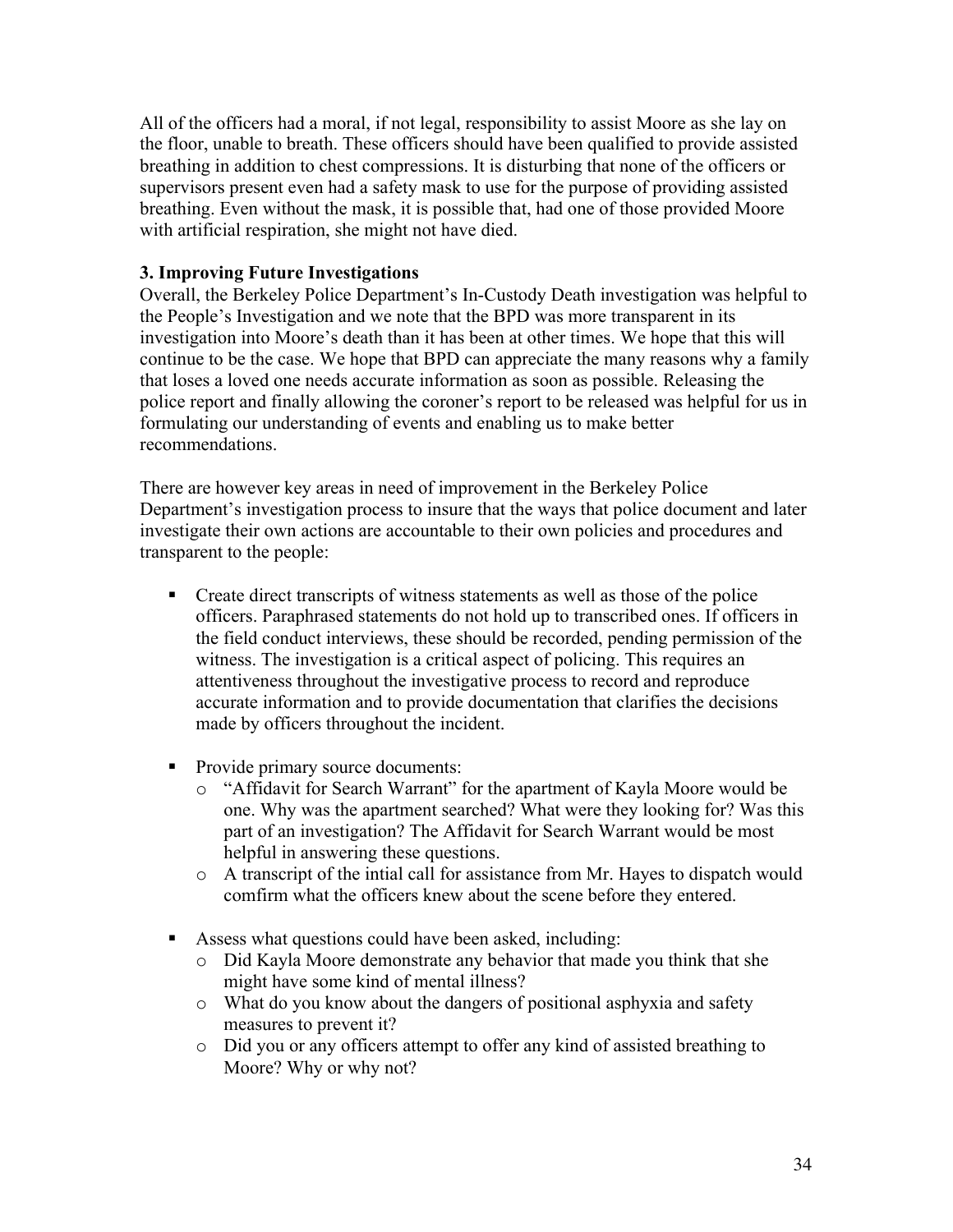**Make public investigator findings and recommendations** 

The public should also be informed as to what the official position of the BPD is and whether this death should be reviewed further and efforts made to prevent this type of tragedy in the future. The public would like to know whether the Chief believes that something went wrong that night and what he intends to do to prevent similar episodes from happening or if he considers this incident to have been unavoidable.